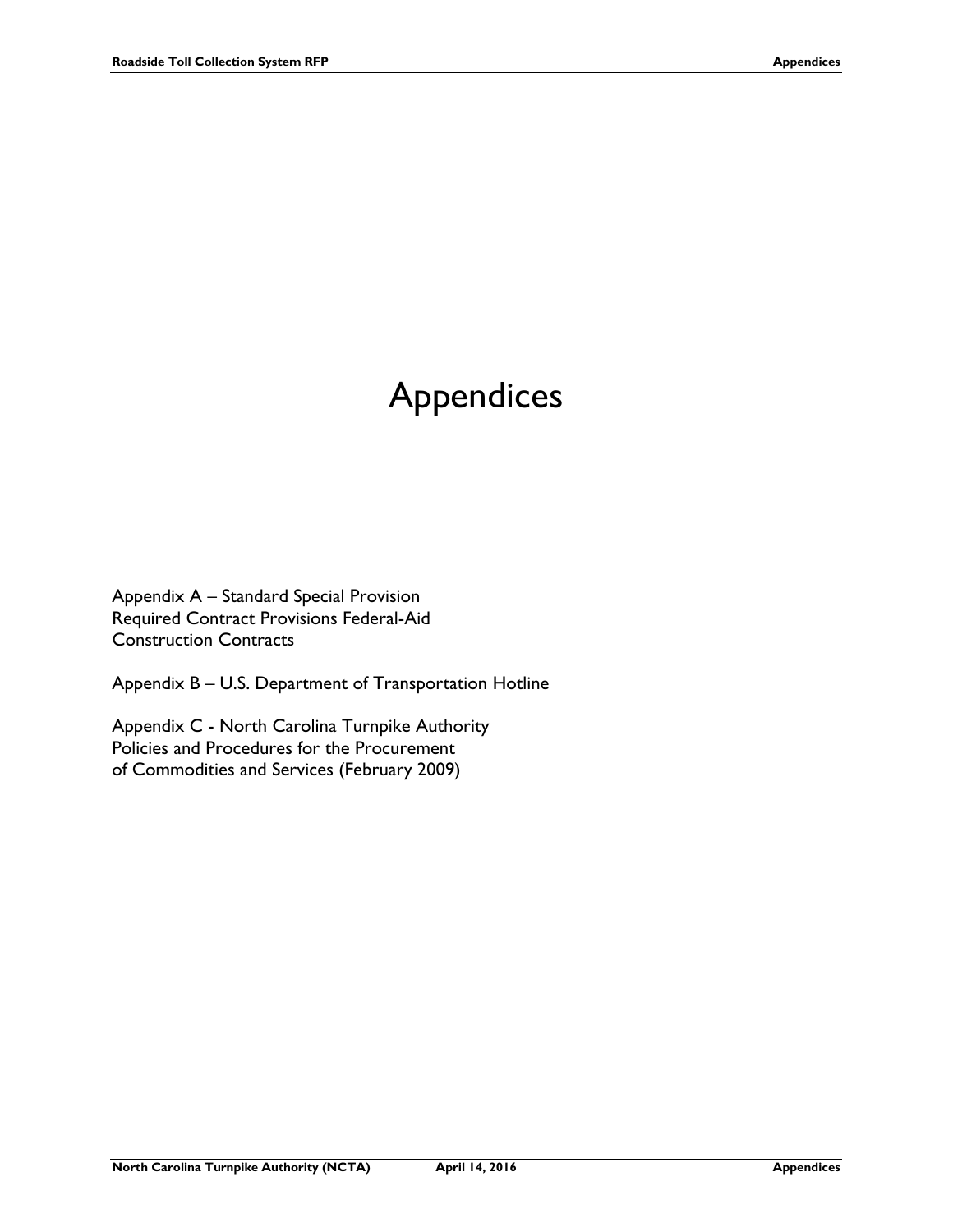# Appendix A Standard Special Provision Required Contract Provisions Federal-Aid Construction Contracts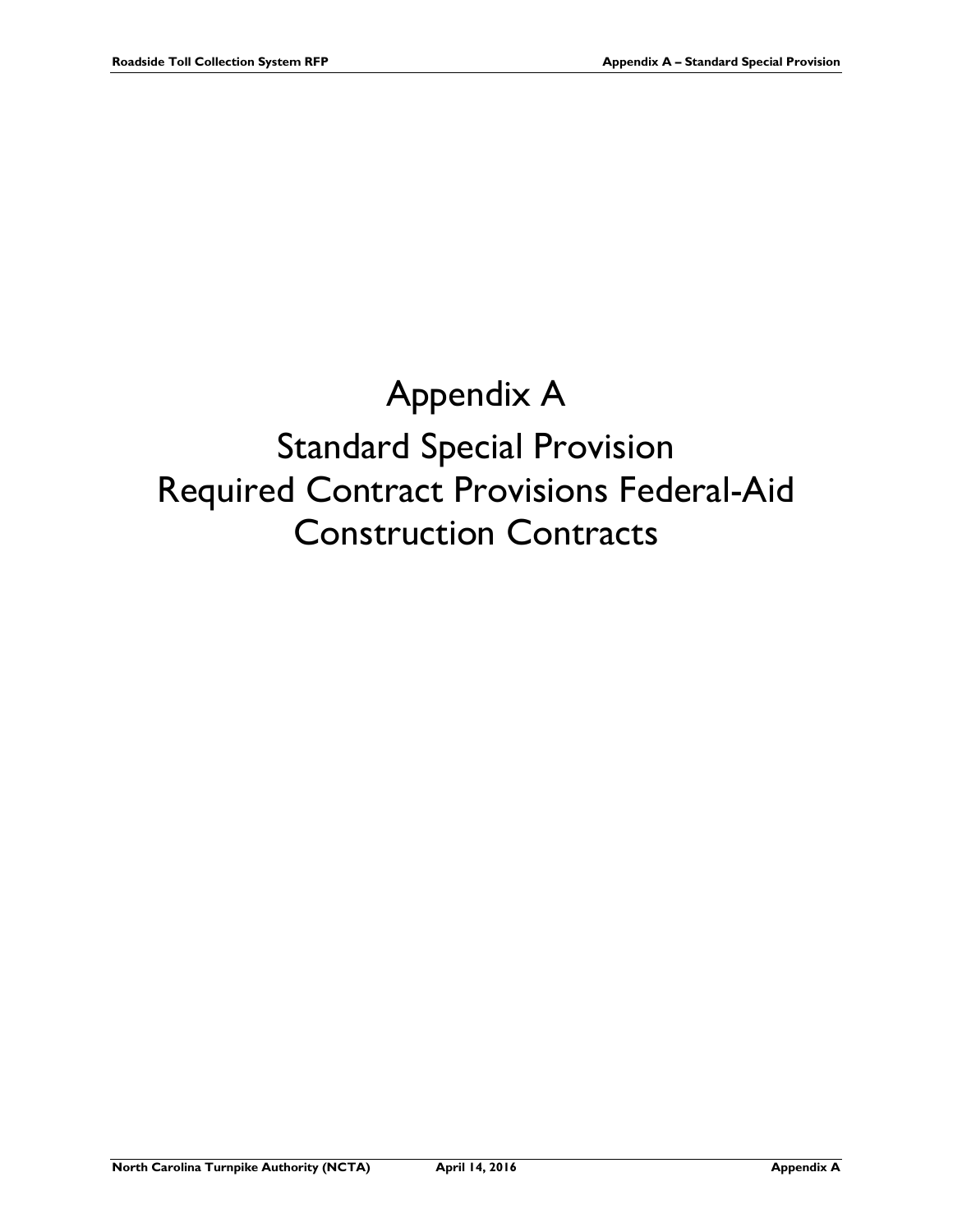## **STANDARD SPECIAL PROVISION**

#### **REQUIRED CONTRACT PROVISIONS FEDERAL - AID CONSTRUCTION CONTRACTS**

FHWA - 1273 Electronic Version - May 1, 2012 Z-8

I. General

II. Nondiscrimination

III. Nonsegregated Facilities

IV. Davis-Bacon and Related Act Provisions

V. Contract Work Hours and Safety Standards Act Provisions

VI. Subletting or Assigning the Contract

VII. Safety: Accident Prevention

VIII. False Statements Concerning Highway Projects

IX. Implementation of Clean Air Act and Federal Water Pollution Control Act

X. Compliance with Governmentwide Suspension and Debarment Requirements

XI. Certification Regarding Use of Contract Funds for Lobbying

#### **ATTACHMENTS**

A. Employment and Materials Preference for Appalachian Development Highway System or Appalachian Local Access Road Contracts (included in Appalachian contracts only)

#### **I. GENERAL**

1. Form FHWA-1273 must be physically incorporated in each construction contract funded under Title 23 (excluding emergency contracts solely intended for debris removal). The contractor (or subcontractor) must insert this form in each subcontract and further require its inclusion in all lower tier subcontracts (excluding purchase orders, rental agreements and other agreements for supplies or services).

The applicable requirements of Form FHWA-1273 are incorporated by reference for work done under any purchase order, rental agreement or agreement for other services. The prime contractor shall be responsible for compliance by any subcontractor, lower-tier subcontractor or service provider.

Form FHWA-1273 must be included in all Federal-aid design-build contracts, in all subcontracts and in lower tier subcontracts (excluding subcontracts for design services, purchase orders, rental agreements and other agreements for supplies or services). The design-builder shall be responsible for compliance by any subcontractor, lower-tier subcontractor or service provider.

Contracting agencies may reference Form FHWA-1273 in bid proposal or request for proposal documents, however, the Form FHWA-1273 must be physically incorporated (not referenced) in all contracts, subcontracts and lower-tier subcontracts (excluding purchase orders, rental agreements and other agreements for supplies or services related to a construction contract).

- 2. Subject to the applicability criteria noted in the following sections, these contract provisions shall apply to all work performed on the contract by the contractor's own organization and with the assistance of workers under the contractor's immediate superintendence and to all work performed on the contract by piecework, station work, or by subcontract.
- 3. A breach of any of the stipulations contained in these Required Contract Provisions may be sufficient grounds for withholding of progress payments, withholding of final payment, termination of the contract, suspension / debarment or any other action determined to be appropriate by the contracting agency and FHWA.
- 4. Selection of Labor: During the performance of this contract, the contractor shall not use convict labor for any purpose within the limits of a construction project on a Federal-aid highway unless it is labor performed by convicts who are on parole, supervised release, or probation. The term Federal-aid highway does not include roadways functionally classified as local roads or rural minor collectors.

#### **II. NONDISCRIMINATION**

The provisions of this section related to 23 CFR Part 230 are applicable to all Federal-aid construction contracts and to all related construction subcontracts of \$10,000 or more. The provisions of 23 CFR Part 230 are not applicable to material supply, engineering, or architectural service contracts.

In addition, the contractor and all subcontractors must comply with the following policies: Executive Order 11246, 41 CFR 60, 29 CFR 1625-1627, Title 23 USC Section 140, the Rehabilitation Act of 1973, as amended (29 USC 794), Title VI of the Civil Rights Act of 1964, as amended, and related regulations including 49 CFR Parts 21, 26 and 27; and 23 CFR Parts 200, 230, and 633.

The contractor and all subcontractors must comply with: the requirements of the Equal Opportunity Clause in 41 CFR 60-1.4(b) and, for all construction contracts exceeding \$10,000, the Standard Federal Equal Employment Opportunity Construction Contract Specifications in 41 CFR 60-4.3.

Note: The U.S. Department of Labor has exclusive authority to determine compliance with Executive Order 11246 and the policies of the Secretary of Labor including 41 CFR 60, and 29 CFR 1625-1627. The contracting agency and the FHWA have the authority and the responsibility to ensure compliance with Title 23 USC Section 140, the Rehabilitation Act of 1973, as amended (29 USC 794), and Title VI of the Civil Rights Act of 1964, as amended, and related regulations including 49 CFR Parts 21, 26 and 27; and 23 CFR Parts 200, 230, and 633.

The following provision is adopted from 23 CFR 230, Appendix A, with appropriate revisions to conform to the U.S. Department of Labor (US DOL) and FHWA requirements.

1. **Equal Employment Opportunity:** Equal employment opportunity (EEO) requirements not to discriminate and to take affirmative action to assure equal opportunity as set forth under laws, executive orders, rules, regulations (28 CFR 35, 29 CFR 1630, 29 CFR 1625-1627, 41 CFR 60 and 49 CFR 27) and orders of the Secretary of Labor as modified by the provisions prescribed herein, and imposed pursuant to 23 U.S.C. 140 shall constitute the EEO and specific affirmative action standards for the contractor's project activities under this contract. The provisions of the Americans with Disabilities Act of 1990 (42 U.S.C. 12101 et seq.) set forth under 28 CFR 35 and 29 CFR 1630 are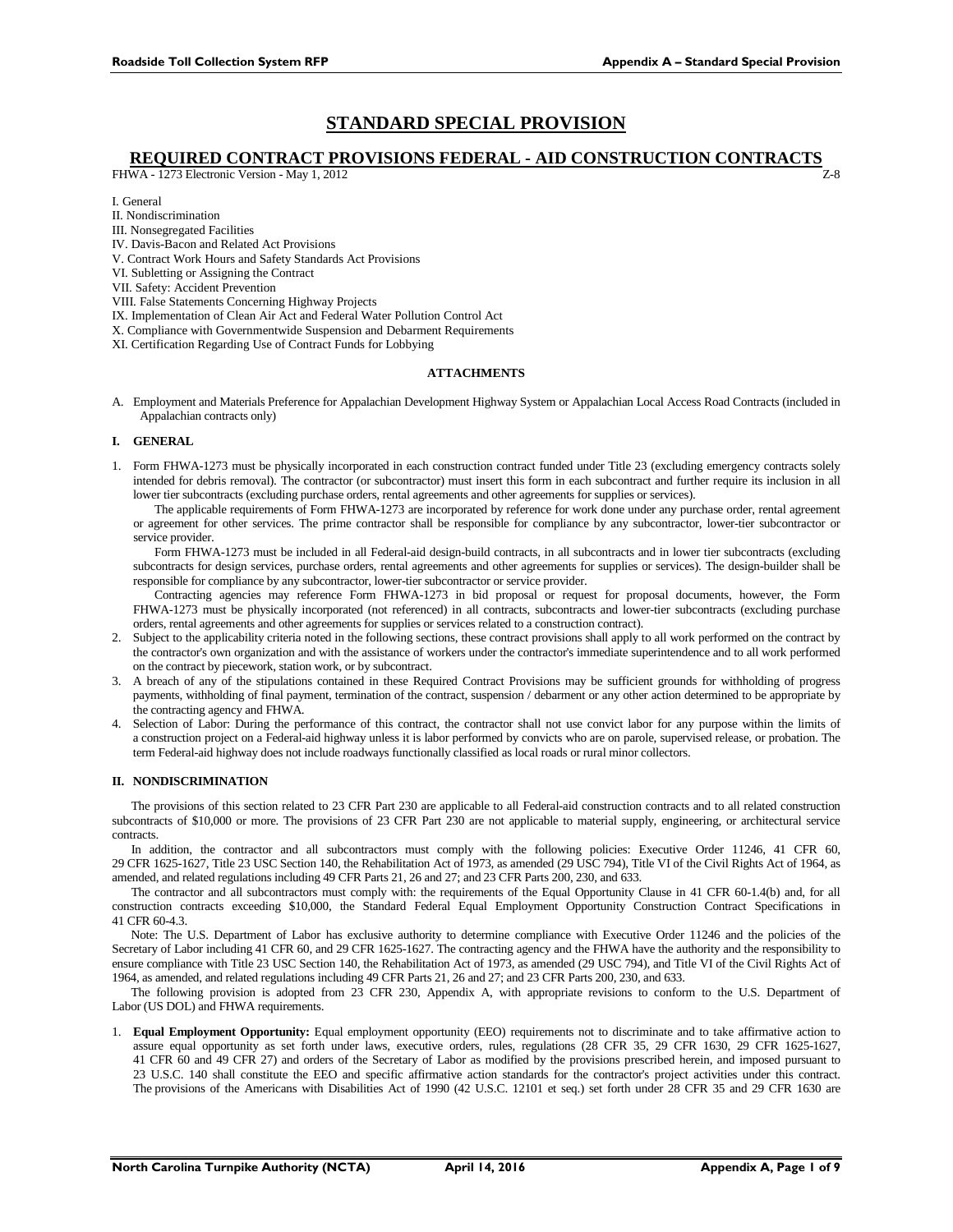incorporated by reference in this contract. In the execution of this contract, the contractor agrees to comply with the following minimum specific requirement activities of EEO:

- a. The contractor will work with the contracting agency and the Federal Government to ensure that it has made every good faith effort to provide equal opportunity with respect to all of its terms and conditions of employment and in their review of activities under the contract.
- b. The contractor will accept as its operating policy the following statement: "It is the policy of this Company to assure that applicants are employed, and that employees are treated during employment, without regard to their race, religion, sex, color, national origin, age or disability. Such action shall include: employment, upgrading, demotion, or transfer; recruitment or recruitment advertising; layoff or termination; rates of pay or other forms of compensation; and selection for training, including apprenticeship, pre-apprenticeship, and/or on-the-job training."
- 2. **EEO Officer:** The contractor will designate and make known to the contracting officers an EEO Officer who will have the responsibility for and must be capable of effectively administering and promoting an active EEO program and who must be assigned adequate authority and responsibility to do so.
- 3. **Dissemination of Policy:** All members of the contractor's staff who are authorized to hire, supervise, promote, and discharge employees, or who recommend such action, or who are substantially involved in such action, will be made fully cognizant of, and will implement, the contractor's EEO policy and contractual responsibilities to provide EEO in each grade and classification of employment. To ensure that the above agreement will be met, the following actions will be taken as a minimum:
	- a. Periodic meetings of supervisory and personnel office employees will be conducted before the start of work and then not less often than once every six months, at which time the contractor's EEO policy and its implementation will be reviewed and explained. The meetings will be conducted by the EEO Officer.
	- b. All new supervisory or personnel office employees will be given a thorough indoctrination by the EEO Officer, covering all major aspects of the contractor's EEO obligations within thirty days following their reporting for duty with the contractor.
	- c. All personnel who are engaged in direct recruitment for the project will be instructed by the EEO Officer in the contractor's procedures for locating and hiring minorities and women.
	- d. Notices and posters setting forth the contractor's EEO policy will be placed in areas readily accessible to employees, applicants for employment and potential employees.
	- e. The contractor's EEO policy and the procedures to implement such policy will be brought to the attention of employees by means of meetings, employee handbooks, or other appropriate means.
- 4. **Recruitment:** When advertising for employees, the contractor will include in all advertisements for employees the notation: "An Equal Opportunity Employer." All such advertisements will be placed in publications having a large circulation among minorities and women in the area from which the project work force would normally be derived.
	- a. The contractor will, unless precluded by a valid bargaining agreement, conduct systematic and direct recruitment through public and private employee referral sources likely to yield qualified minorities and women. To meet this requirement, the contractor will identify sources of potential minority group employees, and establish with such identified sources procedures whereby minority and women applicants may be referred to the contractor for employment consideration.
	- b. In the event the contractor has a valid bargaining agreement providing for exclusive hiring hall referrals, the contractor is expected to observe the provisions of that agreement to the extent that the system meets the contractor's compliance with EEO contract provisions. Where implementation of such an agreement has the effect of discriminating against minorities or women, or obligates the contractor to do the same, such implementation violates Federal nondiscrimination provisions.
	- c. The contractor will encourage its present employees to refer minorities and women as applicants for employment. Information and procedures with regard to referring such applicants will be discussed with employees.
- 5. **Personnel Actions:** Wages, working conditions, and employee benefits shall be established and administered, and personnel actions of every type, including hiring, upgrading, promotion, transfer, demotion, layoff, and termination, shall be taken without regard to race, color, religion, sex, national origin, age or disability. The following procedures shall be followed:
	- a. The contractor will conduct periodic inspections of project sites to insure that working conditions and employee facilities do not indicate discriminatory treatment of project site personnel.
	- b. The contractor will periodically evaluate the spread of wages paid within each classification to determine any evidence of discriminatory wage practices.
	- c. The contractor will periodically review selected personnel actions in depth to determine whether there is evidence of discrimination. Where evidence is found, the contractor will promptly take corrective action. If the review indicates that the discrimination may extend beyond the actions reviewed, such corrective action shall include all affected persons.
	- d. The contractor will promptly investigate all complaints of alleged discrimination made to the contractor in connection with its obligations under this contract, will attempt to resolve such complaints, and will take appropriate corrective action within a reasonable time. If the investigation indicates that the discrimination may affect persons other than the complainant, such corrective action shall include such other persons. Upon completion of each investigation, the contractor will inform every complainant of all of their avenues of appeal.
- 6. **Training and Promotion:**
	- a. The contractor will assist in locating, qualifying, and increasing the skills of minorities and women who are applicants for employment or current employees. Such efforts should be aimed at developing full journey level status employees in the type of trade or job classification involved.
	- b. Consistent with the contractor's work force requirements and as permissible under Federal and State regulations, the contractor shall make full use of training programs, i.e., apprenticeship, and on-the-job training programs for the geographical area of contract performance. In the event a special provision for training is provided under this contract, this subparagraph will be superseded as indicated in the special provision. The contracting agency may reserve training positions for persons who receive welfare assistance in accordance with 23 U.S.C. 140(a).
	- c The contractor will advise employees and applicants for employment of available training programs and entrance requirements for each.
	- The contractor will periodically review the training and promotion potential of employees who are minorities and women and will encourage eligible employees to apply for such training and promotion.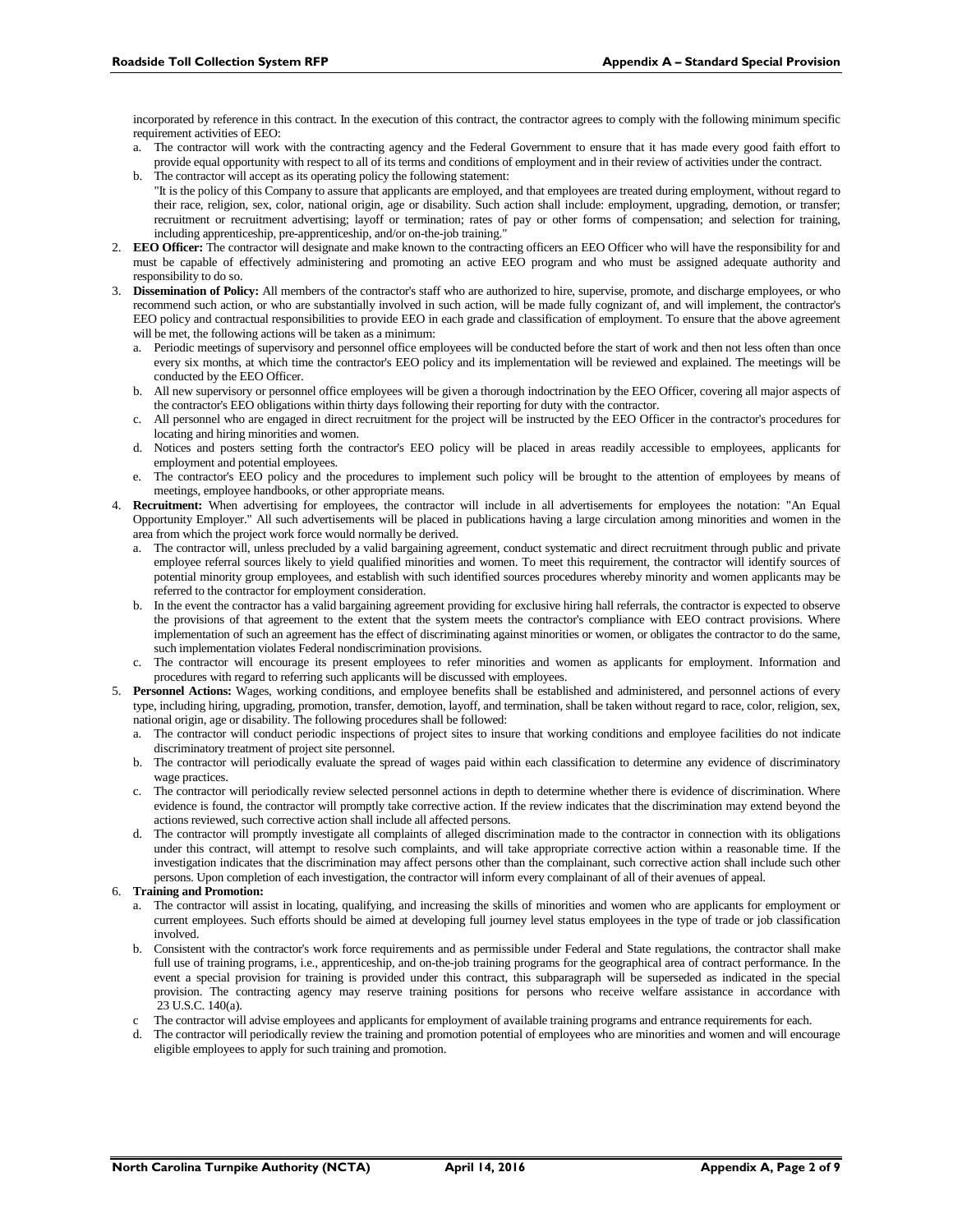- 7. **Unions:** If the contractor relies in whole or in part upon unions as a source of employees, the contractor will use good faith efforts to obtain the cooperation of such unions to increase opportunities for minorities and women. Actions by the contractor, either directly or through a contractor's association acting as agent, will include the procedures set forth below:
	- a. The contractor will use good faith efforts to develop, in cooperation with the unions, joint training programs aimed toward qualifying more minorities and women for membership in the unions and increasing the skills of minorities and women so that they may qualify for higher paying employment.
	- b. The contractor will use good faith efforts to incorporate an EEO clause into each union agreement to the end that such union will be contractually bound to refer applicants without regard to their race, color, religion, sex, national origin, age or disability.
	- c. The contractor is to obtain information as to the referral practices and policies of the labor union except that to the extent such information is within the exclusive possession of the labor union and such labor union refuses to furnish such information to the contractor, the contractor shall so certify to the contracting agency and shall set forth what efforts have been made to obtain such information.
	- d. In the event the union is unable to provide the contractor with a reasonable flow of referrals within the time limit set forth in the collective bargaining agreement, the contractor will, through independent recruitment efforts, fill the employment vacancies without regard to race, color, religion, sex, national origin, age or disability; making full efforts to obtain qualified and/or qualifiable minorities and women. The failure of a union to provide sufficient referrals (even though it is obligated to provide exclusive referrals under the terms of a collective bargaining agreement) does not relieve the contractor from the requirements of this paragraph. In the event the union referral practice prevents the contractor from meeting the obligations pursuant to Executive Order 11246, as amended, and these special provisions, such contractor shall immediately notify the contracting agency.
- 8. **Reasonable Accommodation for Applicants / Employees with Disabilities:** The contractor must be familiar with the requirements for and comply with the Americans with Disabilities Act and all rules and regulations established there under. Employers must provide reasonable accommodation in all employment activities unless to do so would cause an undue hardship.
- 9. **Selection of Subcontractors, Procurement of Materials and Leasing of Equipment:** The contractor shall not discriminate on the grounds of race, color, religion, sex, national origin, age or disability in the selection and retention of subcontractors, including procurement of materials and leases of equipment. The contractor shall take all necessary and reasonable steps to ensure nondiscrimination in the administration of this contract. a. The contractor shall notify all potential subcontractors and suppliers and lessors of their EEO obligations under this contract.
	- b. The contractor will use good faith efforts to ensure subcontractor compliance with their EEO obligations.
- 10. **Assurance Required by 49 CFR 26.13(b):**
	- a. The requirements of 49 CFR Part 26 and the State DOT's U.S. DOT-approved DBE program are incorporated by reference.
	- b. The contractor or subcontractor shall not discriminate on the basis of race, color, national origin, or sex in the performance of this contract. The contractor shall carry out applicable requirements of 49 CFR Part 26 in the award and administration of DOT-assisted contracts. Failure by the contractor to carry out these requirements is a material breach of this contract, which may result in the termination of this contract or such other remedy as the contracting agency deems appropriate.
- 11. **Records and Reports:** The contractor shall keep such records as necessary to document compliance with the EEO requirements. Such records shall be retained for a period of three years following the date of the final payment to the contractor for all contract work and shall be available at reasonable times and places for inspection by authorized representatives of the contracting agency and the FHWA.
	- a. The records kept by the contractor shall document the following:
		- (1) The number and work hours of minority and non-minority group members and women employed in each work classification on the project;
		- (2) The progress and efforts being made in cooperation with unions, when applicable, to increase employment opportunities for minorities and women; and
		- (3) The progress and efforts being made in locating, hiring, training, qualifying, and upgrading minorities and women;
	- b. The contractors and subcontractors will submit an annual report to the contracting agency each July for the duration of the project, indicating the number of minority, women, and non-minority group employees currently engaged in each work classification required by the contract work. This information is to be reported on Form FHWA-1391. The staffing data should represent the project work force on board in all or any part of the last payroll period preceding the end of July. If on-the-job training is being required by special provision, the contractor will be required to collect and report training data. The employment data should reflect the work force on board during all or any part of the last payroll period preceding the end of July.

#### **III. NONSEGREGATED FACILITIES**

This provision is applicable to all Federal-aid construction contracts and to all related construction subcontracts of \$10,000 or more.

The contractor must ensure that facilities provided for employees are provided in such a manner that segregation on the basis of race, color, religion, sex, or national origin cannot result. The contractor may neither require such segregated use by written or oral policies nor tolerate such use by employee custom. The contractor's obligation extends further to ensure that its employees are not assigned to perform their services at any location, under the contractor's control, where the facilities are segregated. The term "facilities" includes waiting rooms, work areas, restaurants and other eating areas, time clocks, restrooms, washrooms, locker rooms, and other storage or dressing areas, parking lots, drinking fountains, recreation or entertainment areas, transportation, and housing provided for employees. The contractor shall provide separate or single-user restrooms and necessary dressing or sleeping areas to assure privacy between sexes.

#### **IV. DAVIS-BACON AND RELATED ACT PROVISIONS**

This section is applicable to all Federal-aid construction projects exceeding \$2,000 and to all related subcontracts and lower-tier subcontracts (regardless of subcontract size). The requirements apply to all projects located within the right-of-way of a roadway that is functionally classified as Federal-aid highway. This excludes roadways functionally classified as local roads or rural minor collectors, which are exempt. Contracting agencies may elect to apply these requirements to other projects.

The following provisions are from the U.S. Department of Labor regulations in 29 CFR 5.5 "Contract provisions and related matters" with minor revisions to conform to the FHWA-1273 format and FHWA program requirements.

#### 1. **Minimum wages**

a. All laborers and mechanics employed or working upon the site of the work, will be paid unconditionally and not less often than once a week, and without subsequent deduction or rebate on any account (except such payroll deductions as are permitted by regulations issued by the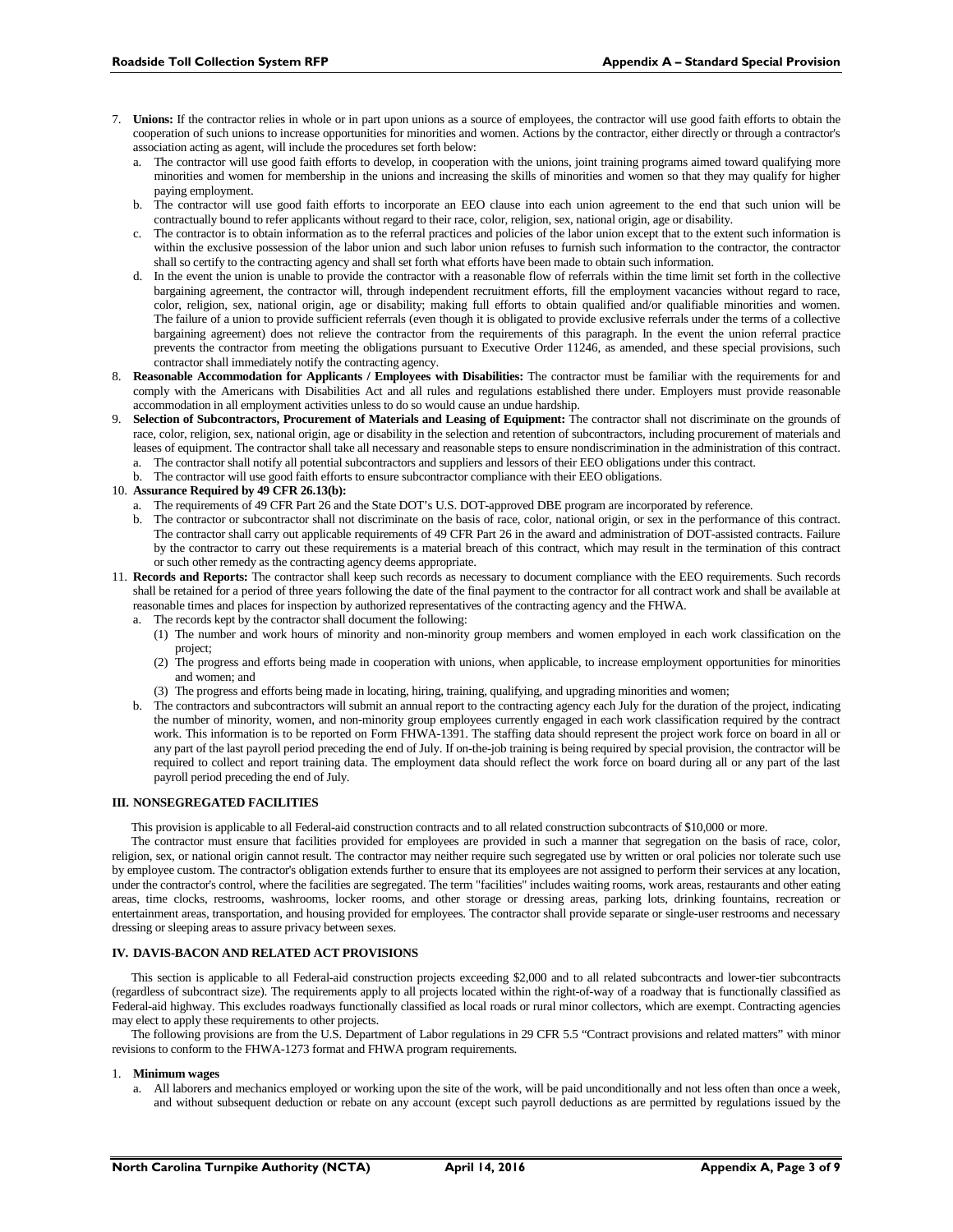Secretary of Labor under the Copeland Act (29 CFR part 3)), the full amount of wages and bona fide fringe benefits (or cash equivalents thereof) due at time of payment computed at rates not less than those contained in the wage determination of the Secretary of Labor which is attached hereto and made a part hereof, regardless of any contractual relationship which may be alleged to exist between the contractor and such laborers and mechanics.

Contributions made or costs reasonably anticipated for bona fide fringe benefits under section 1(b)(2) of the Davis-Bacon Act on behalf of laborers or mechanics are considered wages paid to such laborers or mechanics, subject to the provisions of paragraph 1.d. of this section; also, regular contributions made or costs incurred for more than a weekly period (but not less often than quarterly) under plans, funds, or programs which cover the particular weekly period, are deemed to be constructively made or incurred during such weekly period. Such laborers and mechanics shall be paid the appropriate wage rate and fringe benefits on the wage determination for the classification of work actually performed, without regard to skill, except as provided in 29 CFR 5.5(a)(4). Laborers or mechanics performing work in more than one classification may be compensated at the rate specified for each classification for the time actually worked therein: Provided, That the employer's payroll records accurately set forth the time spent in each classification in which work is performed. The wage determination (including any additional classification and wage rates conformed under paragraph 1.b. of this section) and the Davis-Bacon poster (WH–1321) shall be posted at all times by the contractor and its subcontractors at the site of the work in a prominent and accessible place where it can be easily seen by the workers.

- b. (1) The contracting officer shall require that any class of laborers or mechanics, including helpers, which is not listed in the wage determination and which is to be employed under the contract shall be classified in conformance with the wage determination. The contracting officer shall approve an additional classification and wage rate and fringe benefits therefore only when the following criteria have been met:
	- (i) The work to be performed by the classification requested is not performed by a classification in the wage determination; and
	- (ii) The classification is utilized in the area by the construction industry; and
	- (iii) The proposed wage rate, including any bona fide fringe benefits, bears a reasonable relationship to the wage rates contained in the wage determination.
	- (2) If the contractor and the laborers and mechanics to be employed in the classification (if known), or their representatives, and the contracting officer agree on the classification and wage rate (including the amount designated for fringe benefits where appropriate), a report of the action taken shall be sent by the contracting officer to the Administrator of the Wage and Hour Division, Employment Standards Administration, U.S. Department of Labor, Washington, DC 20210. The Administrator, or an authorized representative, will approve, modify, or disapprove every additional classification action within 30 days of receipt and so advise the contracting officer or will notify the contracting officer within the 30-day period that additional time is necessary.
	- (3) In the event the contractor, the laborers or mechanics to be employed in the classification or their representatives, and the contracting officer do not agree on the proposed classification and wage rate (including the amount designated for fringe benefits, where appropriate), the contracting officer shall refer the questions, including the views of all interested parties and the recommendation of the contracting officer, to the Wage and Hour Administrator for determination. The Wage and Hour Administrator, or an authorized representative, will issue a determination within 30 days of receipt and so advise the contracting officer or will notify the contracting officer within the 30-day period that additional time is necessary.
	- (4) The wage rate (including fringe benefits where appropriate) determined pursuant to paragraphs 1.b.(2) or 1.b.(3) of this section, shall be paid to all workers performing work in the classification under this contract from the first day on which work is performed in the classification.
- c. Whenever the minimum wage rate prescribed in the contract for a class of laborers or mechanics includes a fringe benefit which is not expressed as an hourly rate, the contractor shall either pay the benefit as stated in the wage determination or shall pay another bona fide fringe benefit or an hourly cash equivalent thereof.
- d. If the contractor does not make payments to a trustee or other third person, the contractor may consider as part of the wages of any laborer or mechanic the amount of any costs reasonably anticipated in providing bona fide fringe benefits under a plan or program, Provided, That the Secretary of Labor has found, upon the written request of the contractor, that the applicable standards of the Davis-Bacon Act have been met. The Secretary of Labor may require the contractor to set aside in a separate account assets for the meeting of obligations under the plan or program.
- 2. **Withholding.** The contracting agency shall upon its own action or upon written request of an authorized representative of the Department of Labor, withhold or cause to be withheld from the contractor under this contract, or any other Federal contract with the same prime contractor, or any other federally-assisted contract subject to Davis-Bacon prevailing wage requirements, which is held by the same prime contractor, so much of the accrued payments or advances as may be considered necessary to pay laborers and mechanics, including apprentices, trainees, and helpers, employed by the contractor or any subcontractor the full amount of wages required by the contract. In the event of failure to pay any laborer or mechanic, including any apprentice, trainee, or helper, employed or working on the site of the work, all or part of the wages required by the contract, the contracting agency may, after written notice to the contractor, take such action as may be necessary to cause the suspension of any further payment, advance, or guarantee of funds until such violations have ceased.
- 3. **Payrolls and basic records**
	- a. Payrolls and basic records relating thereto shall be maintained by the contractor during the course of the work and preserved for a period of three years thereafter for all laborers and mechanics working at the site of the work. Such records shall contain the name, address, and social security number of each such worker, his or her correct classification, hourly rates of wages paid (including rates of contributions or costs anticipated for bona fide fringe benefits or cash equivalents thereof of the types described in section 1(b)(2)(B) of the Davis-Bacon Act), daily and weekly number of hours worked, deductions made and actual wages paid. Whenever the Secretary of Labor has found under 29 CFR 5.5(a)(1)(iv) that the wages of any laborer or mechanic include the amount of any costs reasonably anticipated in providing benefits under a plan or program described in section 1(b)(2)(B) of the Davis-Bacon Act, the contractor shall maintain records which show that the commitment to provide such benefits is enforceable, that the plan or program is financially responsible, and that the plan or program has been communicated in writing to the laborers or mechanics affected, and records which show the costs anticipated or the actual cost incurred in providing such benefits. Contractors employing apprentices or trainees under approved programs shall maintain written evidence of the registration of apprenticeship programs and certification of trainee programs, the registration of the apprentices and trainees, and the ratios and wage rates prescribed in the applicable programs.
	- b. (1) The contractor shall submit weekly for each week in which any contract work is performed a copy of all payrolls to the contracting agency. The payrolls submitted shall set out accurately and completely all of the information required to be maintained under 29 CFR 5.5(a)(3)(i), except that full social security numbers and home addresses shall not be included on weekly transmittals. Instead the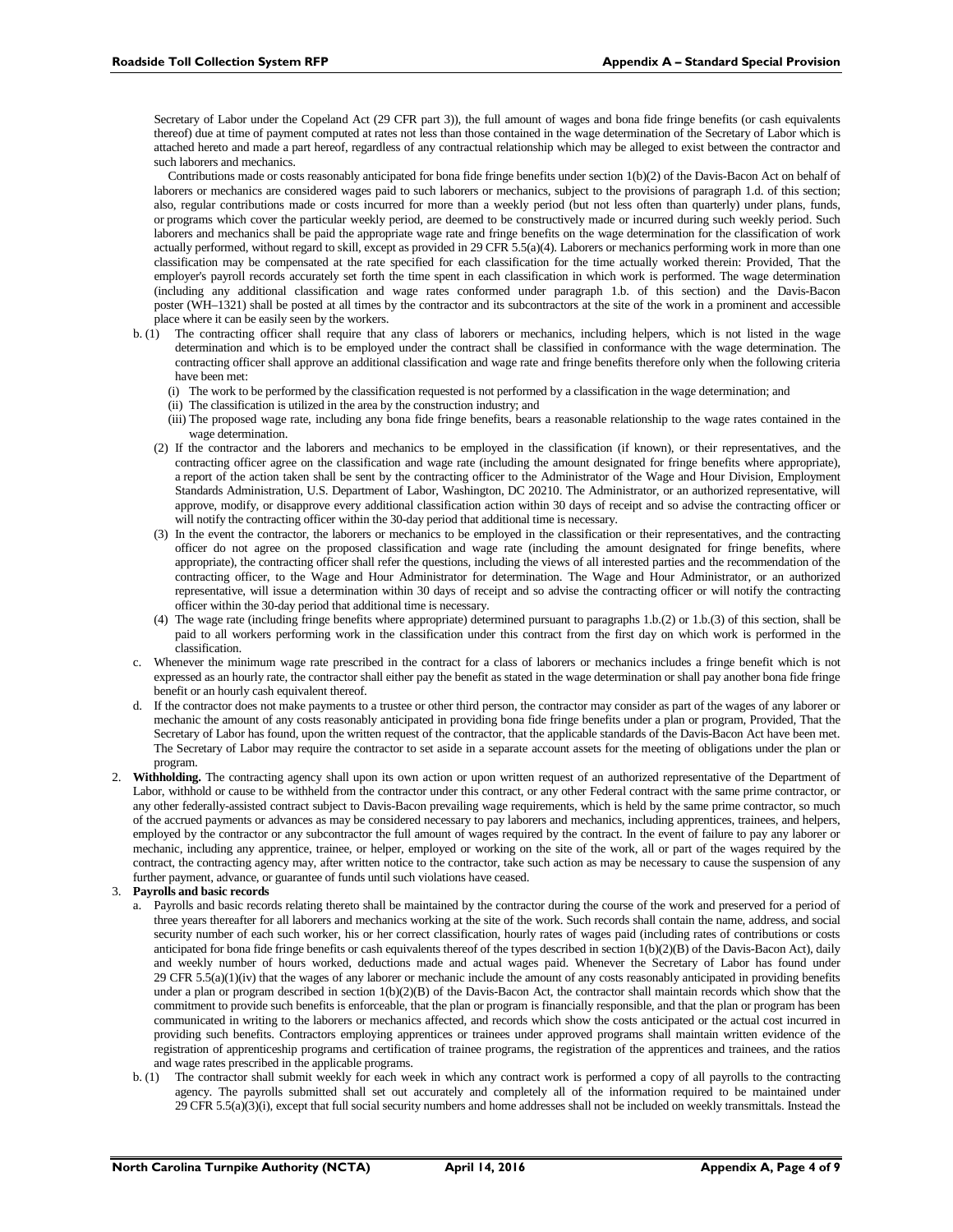payrolls shall only need to include an individually identifying number for each employee ( e.g. , the last four digits of the employee's social security number). The required weekly payroll information may be submitted in any form desired. Optional Form WH–347 is available for this purpose from the Wage and Hour Division Web site at http://www.dol.gov/esa/whd/forms/ wh347instr.htm or its successor site. The prime contractor is responsible for the submission of copies of payrolls by all subcontractors. Contractors and subcontractors shall maintain the full social security number and current address of each covered worker, and shall provide them upon request to the contracting agency for transmission to the State DOT, the FHWA or the Wage and Hour Division of the Department of Labor for purposes of an investigation or audit of compliance with prevailing wage requirements. It is not a violation of this section for a prime contractor to require a subcontractor to provide addresses and social security numbers to the prime contractor for its own records, without weekly submission to the contracting agency.

- (2) Each payroll submitted shall be accompanied by a "Statement of Compliance," signed by the contractor or subcontractor or his or her agent who pays or supervises the payment of the persons employed under the contract and shall certify the following:
	- (i) That the payroll for the payroll period contains the information required to be provided under §5.5 (a)(3)(ii) of Regulations, 29 CFR part 5, the appropriate information is being maintained under §5.5 (a)(3)(i) of Regulations, 29 CFR part 5, and that such information is correct and complete;
	- (ii) That each laborer or mechanic (including each helper, apprentice, and trainee) employed on the contract during the payroll period has been paid the full weekly wages earned, without rebate, either directly or indirectly, and that no deductions have been made either directly or indirectly from the full wages earned, other than permissible deductions as set forth in Regulations, 29 CFR part 3;
	- (iii) That each laborer or mechanic has been paid not less than the applicable wage rates and fringe benefits or cash equivalents for the classification of work performed, as specified in the applicable wage determination incorporated into the contract.
- (3) The weekly submission of a properly executed certification set forth on the reverse side of Optional Form WH–347 shall satisfy the requirement for submission of the "Statement of Compliance" required by paragraph 3.b.(2) of this section.
- (4) The falsification of any of the above certifications may subject the contractor or subcontractor to civil or criminal prosecution under section 1001 of title 18 and section 231 of title 31 of the United States Code.
- c. The contractor or subcontractor shall make the records required under paragraph 3.a. of this section available for inspection, copying, or transcription by authorized representatives of the contracting agency, the State DOT, the FHWA, or the Department of Labor, and shall permit such representatives to interview employees during working hours on the job. If the contractor or subcontractor fails to submit the required records or to make them available, the FHWA may, after written notice to the contractor, the contracting agency or the State DOT, take such action as may be necessary to cause the suspension of any further payment, advance, or guarantee of funds. Furthermore, failure to submit the required records upon request or to make such records available may be grounds for debarment action pursuant to 29 CFR 5.12.

#### 4. **Apprentices and trainees**

a. Apprentices (programs of the USDOL). Apprentices will be permitted to work at less than the predetermined rate for the work they performed when they are employed pursuant to and individually registered in a bona fide apprenticeship program registered with the U.S. Department of Labor, Employment and Training Administration, Office of Apprenticeship Training, Employer and Labor Services, or with a State Apprenticeship Agency recognized by the Office, or if a person is employed in his or her first 90 days of probationary employment as an apprentice in such an apprenticeship program, who is not individually registered in the program, but who has been certified by the Office of Apprenticeship Training, Employer and Labor Services or a State Apprenticeship Agency (where appropriate) to be eligible for probationary employment as an apprentice.

The allowable ratio of apprentices to journeymen on the job site in any craft classification shall not be greater than the ratio permitted to the contractor as to the entire work force under the registered program. Any worker listed on a payroll at an apprentice wage rate, who is not registered or otherwise employed as stated above, shall be paid not less than the applicable wage rate on the wage determination for the classification of work actually performed. In addition, any apprentice performing work on the job site in excess of the ratio permitted under the registered program shall be paid not less than the applicable wage rate on the wage determination for the work actually performed. Where a contractor is performing construction on a project in a locality other than that in which its program is registered, the ratios and wage rates (expressed in percentages of the journeyman's hourly rate) specified in the contractor's or subcontractor's registered program shall be observed.

Every apprentice must be paid at not less than the rate specified in the registered program for the apprentice's level of progress, expressed as a percentage of the journeymen hourly rate specified in the applicable wage determination. Apprentices shall be paid fringe benefits in accordance with the provisions of the apprenticeship program. If the apprenticeship program does not specify fringe benefits, apprentices must be paid the full amount of fringe benefits listed on the wage determination for the applicable classification. If the Administrator determines that a different practice prevails for the applicable apprentice classification, fringes shall be paid in accordance with that determination.

In the event the Office of Apprenticeship Training, Employer and Labor Services, or a State Apprenticeship Agency recognized by the Office, withdraws approval of an apprenticeship program, the contractor will no longer be permitted to utilize apprentices at less than the applicable predetermined rate for the work performed until an acceptable program is approved.

b. Trainees (programs of the USDOL). Except as provided in 29 CFR 5.16, trainees will not be permitted to work at less than the predetermined rate for the work performed unless they are employed pursuant to and individually registered in a program which has received prior approval, evidenced by formal certification by the U.S. Department of Labor, Employment and Training Administration.

The ratio of trainees to journeymen on the job site shall not be greater than permitted under the plan approved by the Employment and Training Administration.

Every trainee must be paid at not less than the rate specified in the approved program for the trainee's level of progress, expressed as a percentage of the journeyman hourly rate specified in the applicable wage determination. Trainees shall be paid fringe benefits in accordance with the provisions of the trainee program. If the trainee program does not mention fringe benefits, trainees shall be paid the full amount of fringe benefits listed on the wage determination unless the Administrator of the Wage and Hour Division determines that there is an apprenticeship program associated with the corresponding journeyman wage rate on the wage determination which provides for less than full fringe benefits for apprentices. Any employee listed on the payroll at a trainee rate who is not registered and participating in a training plan approved by the Employment and Training Administration shall be paid not less than the applicable wage rate on the wage determination for the classification of work actually performed. In addition, any trainee performing work on the job site in excess of the ratio permitted under the registered program shall be paid not less than the applicable wage rate on the wage determination for the work actually performed.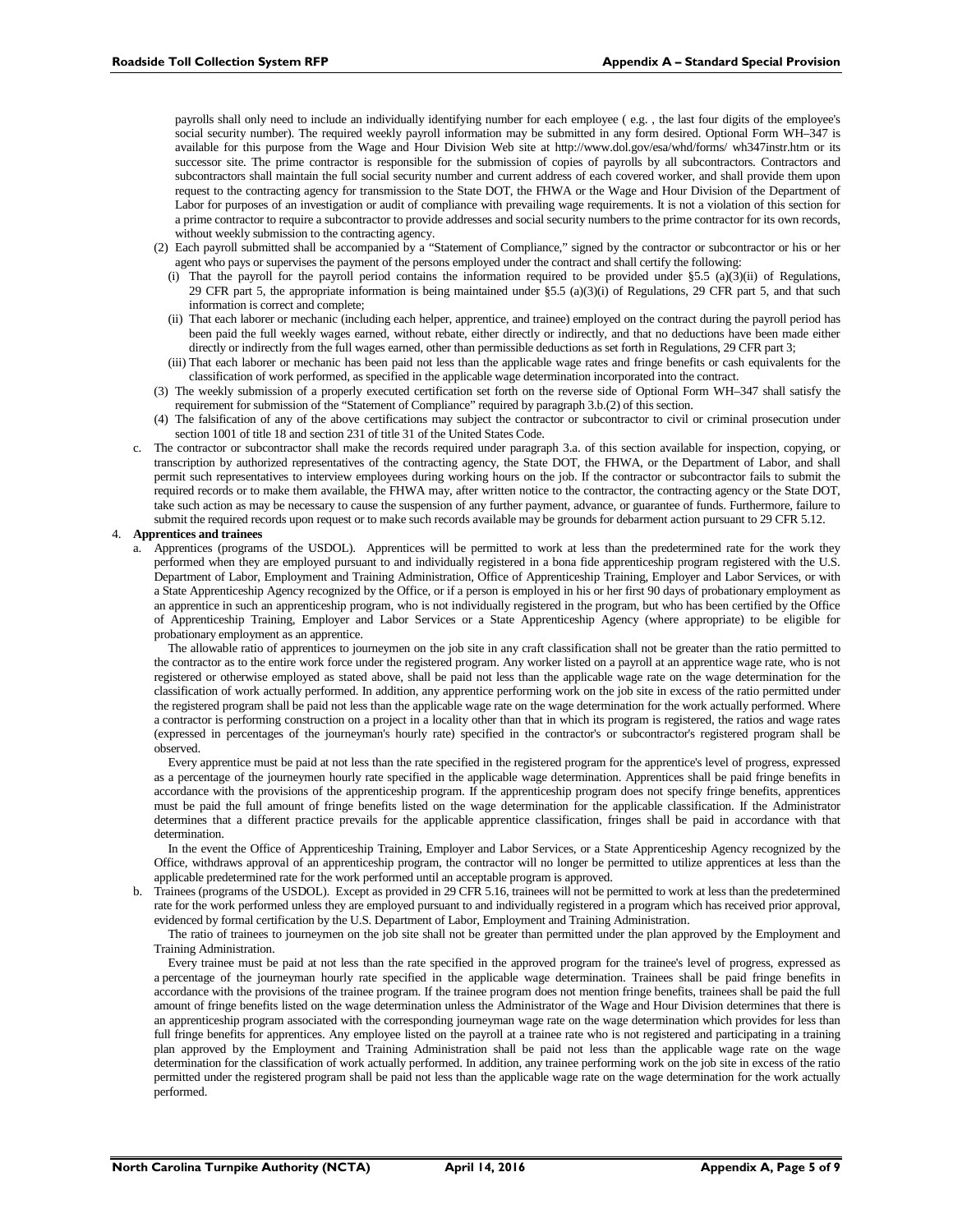In the event the Employment and Training Administration withdraws approval of a training program, the contractor will no longer be permitted to utilize trainees at less than the applicable predetermined rate for the work performed until an acceptable program is approved.

- c. Equal employment opportunity. The utilization of apprentices, trainees and journeymen under this part shall be in conformity with the equal employment opportunity requirements of Executive Order 11246, as amended, and 29 CFR part 30.
- d. Apprentices and Trainees (programs of the U.S. DOT). Apprentices and trainees working under apprenticeship and skill training programs which have been certified by the Secretary of Transportation as promoting EEO in connection with Federal-aid highway construction programs are not subject to the requirements of paragraph 4 of this Section IV. The straight time hourly wage rates for apprentices and trainees under such programs will be established by the particular programs. The ratio of apprentices and trainees to journeymen shall not be greater than permitted by the terms of the particular program.
- 5. **Compliance with Copeland Act requirements.** The contractor shall comply with the requirements of 29 CFR part 3, which are incorporated by reference in this contract.
- 6. **Subcontracts.** The contractor or subcontractor shall insert Form FHWA-1273 in any subcontracts and also require the subcontractors to include Form FHWA-1273 in any lower tier subcontracts. The prime contractor shall be responsible for the compliance by any subcontractor or lower tier subcontractor with all the contract clauses in 29 CFR 5.5.
- 7. **Contract termination:** debarment. A breach of the contract clauses in 29 CFR 5.5 may be grounds for termination of the contract, and for debarment as a contractor and a subcontractor as provided in 29 CFR 5.12.
- 8. **Compliance with Davis-Bacon and Related Act requirements.** All rulings and interpretations of the Davis-Bacon and Related Acts contained in 29 CFR parts 1, 3, and 5 are herein incorporated by reference in this contract.
- 9. **Disputes concerning labor standards.** Disputes arising out of the labor standards provisions of this contract shall not be subject to the general disputes clause of this contract. Such disputes shall be resolved in accordance with the procedures of the Department of Labor set forth in 29 CFR parts 5, 6, and 7. Disputes within the meaning of this clause include disputes between the contractor (or any of its subcontractors) and the contracting agency, the U.S. Department of Labor, or the employees or their representatives.

#### 10. **Certification of eligibility.**

- a. By entering into this contract, the contractor certifies that neither it (nor he or she) nor any person or firm who has an interest in the contractor's firm is a person or firm ineligible to be awarded Government contracts by virtue of section 3(a) of the Davis-Bacon Act or 29 CFR 5.12(a)(1).
- b. No part of this contract shall be subcontracted to any person or firm ineligible for award of a Government contract by virtue of section 3(a) of the Davis-Bacon Act or 29 CFR 5.12(a)(1).
- c. The penalty for making false statements is prescribed in the U.S. Criminal Code, 18 U.S.C. 1001.

#### **V. CONTRACT WORK HOURS AND SAFETY STANDARDS ACT**

The following clauses apply to any Federal-aid construction contract in an amount in excess of \$100,000 and subject to the overtime provisions of the Contract Work Hours and Safety Standards Act. These clauses shall be inserted in addition to the clauses required by 29 CFR 5.5(a) or 29 CFR 4.6. As used in this paragraph, the terms laborers and mechanics include watchmen and guards.

- 1. **Overtime requirements.** No contractor or subcontractor contracting for any part of the contract work which may require or involve the employment of laborers or mechanics shall require or permit any such laborer or mechanic in any workweek in which he or she is employed on such work to work in excess of forty hours in such workweek unless such laborer or mechanic receives compensation at a rate not less than one and one-half times the basic rate of pay for all hours worked in excess of forty hours in such workweek.
- 2. **Violation; liability for unpaid wages; liquidated damages.** In the event of any violation of the clause set forth in paragraph (1.) of this section, the contractor and any subcontractor responsible therefor shall be liable for the unpaid wages. In addition, such contractor and subcontractor shall be liable to the United States (in the case of work done under contract for the District of Columbia or a territory, to such District or to such territory), for liquidated damages. Such liquidated damages shall be computed with respect to each individual laborer or mechanic, including watchmen and guards, employed in violation of the clause set forth in paragraph (1.) of this section, in the sum of \$10 for each calendar day on which such individual was required or permitted to work in excess of the standard workweek of forty hours without payment of the overtime wages required by the clause set forth in paragraph (1.) of this section.
- 3. **Withholding for unpaid wages and liquidated damages.** The FHWA or the contacting agency shall upon its own action or upon written request of an authorized representative of the Department of Labor withhold or cause to be withheld, from any moneys payable on account of work performed by the contractor or subcontractor under any such contract or any other Federal contract with the same prime contractor, or any other federally-assisted contract subject to the Contract Work Hours and Safety Standards Act, which is held by the same prime contractor, such sums as may be determined to be necessary to satisfy any liabilities of such contractor or subcontractor for unpaid wages and liquidated damages as provided in the clause set forth in paragraph (2.) of this section.
- 4. **Subcontracts.** The contractor or subcontractor shall insert in any subcontracts the clauses set forth in paragraph (1.) through (4.) of this section and also a clause requiring the subcontractors to include these clauses in any lower tier subcontracts. The prime contractor shall be responsible for compliance by any subcontractor or lower tier subcontractor with the clauses set forth in paragraphs (1.) through (4.) of this section.

#### **VI. SUBLETTING OR ASSIGNING THE CONTRACT**

This provision is applicable to all Federal-aid construction contracts on the National Highway System.

- 1. The contractor shall perform with its own organization contract work amounting to not less than 30 percent (or a greater percentage if specified elsewhere in the contract) of the total original contract price, excluding any specialty items designated by the contracting agency. Specialty items may be performed by subcontract and the amount of any such specialty items performed may be deducted from the total original contract price before computing the amount of work required to be performed by the contractor's own organization (23 CFR 635.116).
	- a. The term "perform work with its own organization" refers to workers employed or leased by the prime contractor, and equipment owned or rented by the prime contractor, with or without operators. Such term does not include employees or equipment of a subcontractor or lower tier subcontractor, agents of the prime contractor, or any other assignees. The term may include payments for the costs of hiring leased employees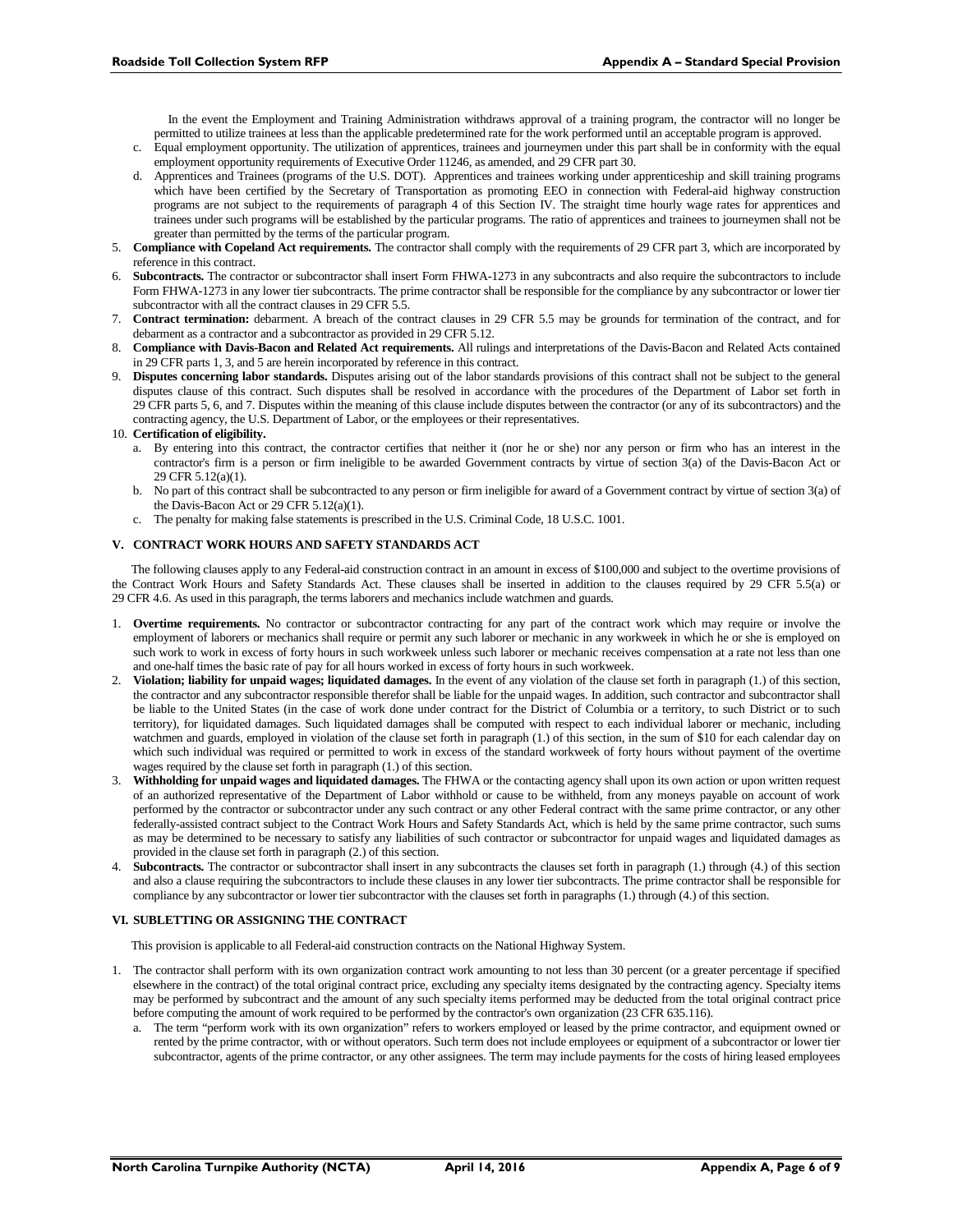from an employee leasing firm meeting all relevant Federal and State regulatory requirements. Leased employees may only be included in this term if the prime contractor meets all of the following conditions:

- (1) the prime contractor maintains control over the supervision of the day-to-day activities of the leased employees;
- (2) the prime contractor remains responsible for the quality of the work of the leased employees;
- (3) the prime contractor retains all power to accept or exclude individual employees from work on the project; and
- (4) the prime contractor remains ultimately responsible for the payment of predetermined minimum wages, the submission of payrolls, statements of compliance and all other Federal regulatory requirements.
- b. "Specialty Items" shall be construed to be limited to work that requires highly specialized knowledge, abilities, or equipment not ordinarily available in the type of contracting organizations qualified and expected to bid or propose on the contract as a whole and in general are to be limited to minor components of the overall contract.
- 2. The contract amount upon which the requirements set forth in paragraph (1) of Section VI is computed includes the cost of material and manufactured products which are to be purchased or produced by the contractor under the contract provisions.
- 3. The contractor shall furnish (a) a competent superintendent or supervisor who is employed by the firm, has full authority to direct performance of the work in accordance with the contract requirements, and is in charge of all construction operations (regardless of who performs the work) and (b) such other of its own organizational resources (supervision, management, and engineering services) as the contracting officer determines is necessary to assure the performance of the contract.
- 4. No portion of the contract shall be sublet, assigned or otherwise disposed of except with the written consent of the contracting officer, or authorized representative, and such consent when given shall not be construed to relieve the contractor of any responsibility for the fulfillment of the contract. Written consent will be given only after the contracting agency has assured that each subcontract is evidenced in writing and that it contains all pertinent provisions and requirements of the prime contract.
- 5. The 30% self-performance requirement of paragraph (1) is not applicable to design-build contracts; however, contracting agencies may establish their own self-performance requirements.

#### **VII. SAFETY: ACCIDENT PREVENTION**

This provision is applicable to all Federal-aid construction contracts and to all related subcontracts.

- 1. In the performance of this contract the contractor shall comply with all applicable Federal, State, and local laws governing safety, health, and sanitation (23 CFR 635). The contractor shall provide all safeguards, safety devices and protective equipment and take any other needed actions as it determines, or as the contracting officer may determine, to be reasonably necessary to protect the life and health of employees on the job and the safety of the public and to protect property in connection with the performance of the work covered by the contract.
- 2. It is a condition of this contract, and shall be made a condition of each subcontract, which the contractor enters into pursuant to this contract, that the contractor and any subcontractor shall not permit any employee, in performance of the contract, to work in surroundings or under conditions which are unsanitary, hazardous or dangerous to his/her health or safety, as determined under construction safety and health standards (29 CFR 1926) promulgated by the Secretary of Labor, in accordance with Section 107 of the Contract Work Hours and Safety Standards Act (40 U.S.C. 3704).
- 3. Pursuant to 29 CFR 1926.3, it is a condition of this contract that the Secretary of Labor or authorized representative thereof, shall have right of entry to any site of contract performance to inspect or investigate the matter of compliance with the construction safety and health standards and to carry out the duties of the Secretary under Section 107 of the Contract Work Hours and Safety Standards Act (40 U.S.C.3704).

#### **VIII. FALSE STATEMENTS CONCERNING HIGHWAY PROJECTS**

This provision is applicable to all Federal-aid construction contracts and to all related subcontracts.

In order to assure high quality and durable construction in conformity with approved plans and specifications and a high degree of reliability on statements and representations made by engineers, contractors, suppliers, and workers on Federal-aid highway projects, it is essential that all persons concerned with the project perform their functions as carefully, thoroughly, and honestly as possible. Willful falsification, distortion, or misrepresentation with respect to any facts related to the project is a violation of Federal law. To prevent any misunderstanding regarding the seriousness of these and similar acts, Form FHWA-1022 shall be posted on each Federal-aid highway project (23 CFR 635) in one or more places where it is readily available to all persons concerned with the project:

18 U.S.C. 1020 reads as follows:

"Whoever, being an officer, agent, or employee of the United States, or of any State or Territory, or whoever, whether a person, association, firm, or corporation, knowingly makes any false statement, false representation, or false report as to the character, quality, quantity, or cost of the material used or to be used, or the quantity or quality of the work performed or to be performed, or the cost thereof in connection with the submission of plans, maps, specifications, contracts, or costs of construction on any highway or related project submitted for approval to the Secretary of Transportation; or

Whoever knowingly makes any false statement, false representation, false report or false claim with respect to the character, quality, quantity, or cost of any work performed or to be performed, or materials furnished or to be furnished, in connection with the construction of any highway or related project approved by the Secretary of Transportation; or

Whoever knowingly makes any false statement or false representation as to material fact in any statement, certificate, or report submitted pursuant to provisions of the Federal-aid Roads Act approved July 1, 1916, (39 Stat. 355), as amended and supplemented;

Shall be fined under this title or imprisoned not more than 5 years or both."

#### **IX. IMPLEMENTATION OF CLEAN AIR ACT AND FEDERAL WATER POLLUTION CONTROL ACT**

This provision is applicable to all Federal-aid construction contracts and to all related subcontracts.

By submission of this bid/proposal or the execution of this contract, or subcontract, as appropriate, the bidder, proposer, Federal-aid construction contractor, or subcontractor, as appropriate, will be deemed to have stipulated as follows:

- 1. That any person who is or will be utilized in the performance of this contract is not prohibited from receiving an award due to a violation of Section 508 of the Clean Water Act or Section 306 of the Clean Air Act.
- 2. That the contractor agrees to include or cause to be included the requirements of paragraph (1) of this Section X in every subcontract, and further agrees to take such action as the contracting agency may direct as a means of enforcing such requirements.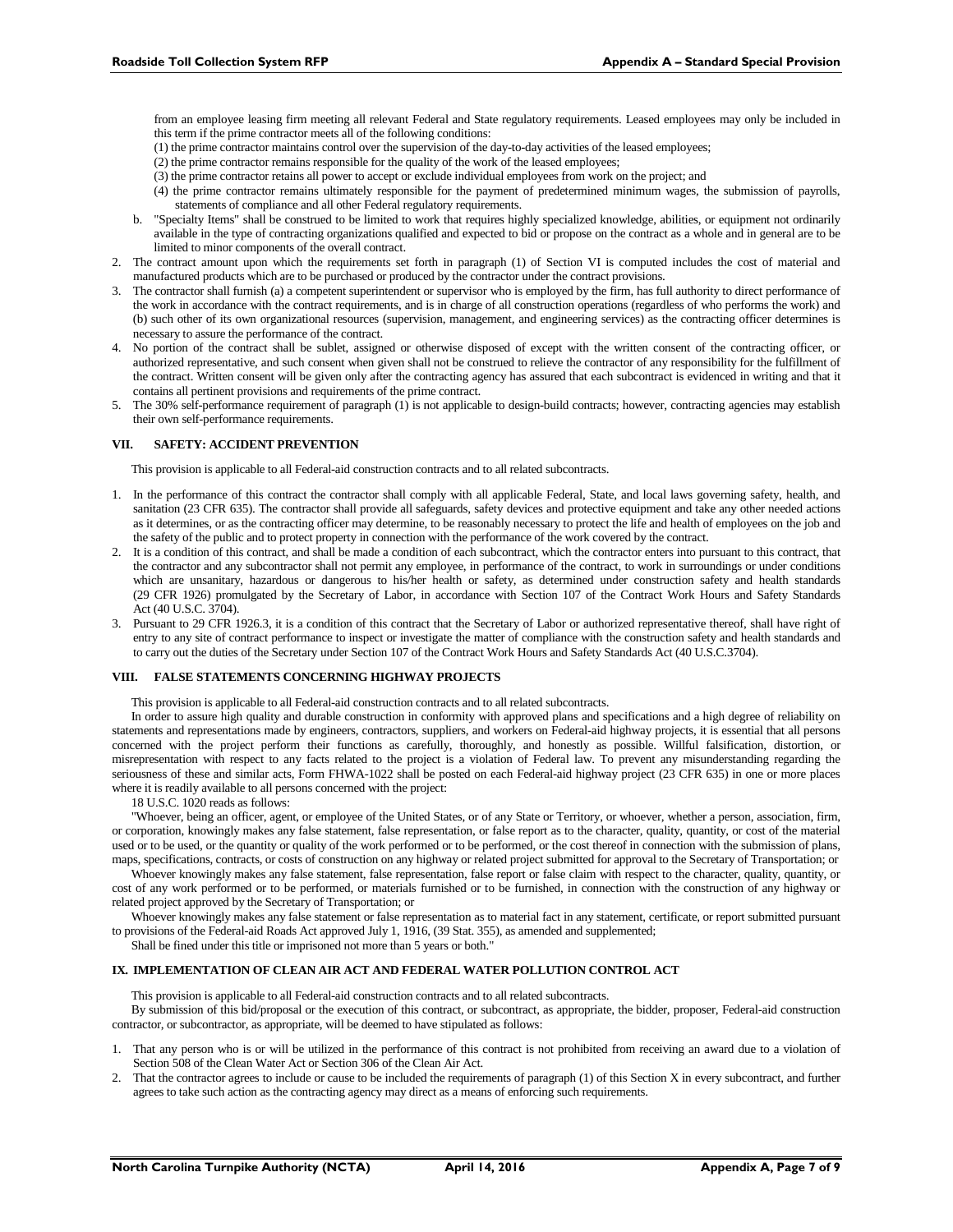#### **X. CERTIFICATION REGARDING DEBARMENT, SUSPENSION, INELIGIBILITY AND VOLUNTARY EXCLUSION**

This provision is applicable to all Federal-aid construction contracts, design-build contracts, subcontracts, lower-tier subcontracts, purchase orders, lease agreements, consultant contracts or any other covered transaction requiring FHWA approval or that is estimated to cost \$25,000 or more – as defined in 2 CFR Parts 180 and 1200.

#### 1. **Instructions for Certification – First Tier Participants:**

- a. By signing and submitting this proposal, the prospective first tier participant is providing the certification set out below.
- b. The inability of a person to provide the certification set out below will not necessarily result in denial of participation in this covered transaction. The prospective first tier participant shall submit an explanation of why it cannot provide the certification set out below. The certification or explanation will be considered in connection with the department or agency's determination whether to enter into this transaction. However, failure of the prospective first tier participant to furnish a certification or an explanation shall disqualify such a person from participation in this transaction.
- c. The certification in this clause is a material representation of fact upon which reliance was placed when the contracting agency determined to enter into this transaction. If it is later determined that the prospective participant knowingly rendered an erroneous certification, in addition to other remedies available to the Federal Government, the contracting agency may terminate this transaction for cause of default.
- d. The prospective first tier participant shall provide immediate written notice to the contracting agency to whom this proposal is submitted if any time the prospective first tier participant learns that its certification was erroneous when submitted or has become erroneous by reason of changed circumstances.
- e. The terms "covered transaction," "debarred," "suspended," "ineligible," "participant," "person," "principal," and "voluntarily excluded," as used in this clause, are defined in 2 CFR Parts 180 and 1200. "First Tier Covered Transactions" refers to any covered transaction between a grantee or subgrantee of Federal funds and a participant (such as the prime or general contract). "Lower Tier Covered Transactions" refers to any covered transaction under a First Tier Covered Transaction (such as subcontracts). "First Tier Participant" refers to the participant who has entered into a covered transaction with a grantee or subgrantee of Federal funds (such as the prime or general contractor). "Lower Tier Participant" refers any participant who has entered into a covered transaction with a First Tier Participant or other Lower Tier Participants (such as subcontractors and suppliers).
- f. The prospective first tier participant agrees by submitting this proposal that, should the proposed covered transaction be entered into, it shall not knowingly enter into any lower tier covered transaction with a person who is debarred, suspended, declared ineligible, or voluntarily excluded from participation in this covered transaction, unless authorized by the department or agency entering into this transaction.
- g. The prospective first tier participant further agrees by submitting this proposal that it will include the clause titled "Certification Regarding Debarment, Suspension, Ineligibility and Voluntary Exclusion-Lower Tier Covered Transactions," provided by the department or contracting agency, entering into this covered transaction, without modification, in all lower tier covered transactions and in all solicitations for lower tier covered transactions exceeding the \$25,000 threshold.
- h. A participant in a covered transaction may rely upon a certification of a prospective participant in a lower tier covered transaction that is not debarred, suspended, ineligible, or voluntarily excluded from the covered transaction, unless it knows that the certification is erroneous. A participant is responsible for ensuring that its principals are not suspended, debarred, or otherwise ineligible to participate in covered transactions. To verify the eligibility of its principals, as well as the eligibility of any lower tier prospective participants, each participant may, but is not required to, check the Excluded Parties List System website (https://www.epls.gov/), which is compiled by the General Services Administration.
- i. Nothing contained in the foregoing shall be construed to require the establishment of a system of records in order to render in good faith the certification required by this clause. The knowledge and information of the prospective participant is not required to exceed that which is normally possessed by a prudent person in the ordinary course of business dealings.
- j. Except for transactions authorized under paragraph (f) of these instructions, if a participant in a covered transaction knowingly enters into a lower tier covered transaction with a person who is suspended, debarred, ineligible, or voluntarily excluded from participation in this transaction, in addition to other remedies available to the Federal Government, the department or agency may terminate this transaction for cause or default.

#### \* \* \* \* \*

#### 2. **Certification Regarding Debarment, Suspension, Ineligibility and Voluntary Exclusion – First Tier Participants:**

- a. The prospective first tier participant certifies to the best of its knowledge and belief, that it and its principals:
	- (1) Are not presently debarred, suspended, proposed for debarment, declared ineligible, or voluntarily excluded from participating in covered transactions by any Federal department or agency;
	- (2) Have not within a three-year period preceding this proposal been convicted of or had a civil judgment rendered against them for commission of fraud or a criminal offense in connection with obtaining, attempting to obtain, or performing a public (Federal, State or local) transaction or contract under a public transaction; violation of Federal or State antitrust statutes or commission of embezzlement, theft, forgery, bribery, falsification or destruction of records, making false statements, or receiving stolen property;
	- (3) Are not presently indicted for or otherwise criminally or civilly charged by a governmental entity (Federal, State or local) with commission of any of the offenses enumerated in paragraph  $(a)(2)$  of this certification; and
	- (4) Have not within a three-year period preceding this application/proposal had one or more public transactions (Federal, State or local) terminated for cause or default.
- b. Where the prospective participant is unable to certify to any of the statements in this certification, such prospective participant shall attach an explanation to this proposal.

#### 2. **Instructions for Certification - Lower Tier Participants:**

(Applicable to all subcontracts, purchase orders and other lower tier transactions requiring prior FHWA approval or estimated to cost \$25,000 or more - 2 CFR Parts 180 and 1200)

- a. By signing and submitting this proposal, the prospective lower tier is providing the certification set out below.
- b. The certification in this clause is a material representation of fact upon which reliance was placed when this transaction was entered into. If it is later determined that the prospective lower tier participant knowingly rendered an erroneous certification, in addition to other remedies available to the Federal Government, the department, or agency with which this transaction originated may pursue available remedies, including suspension and/or debarment.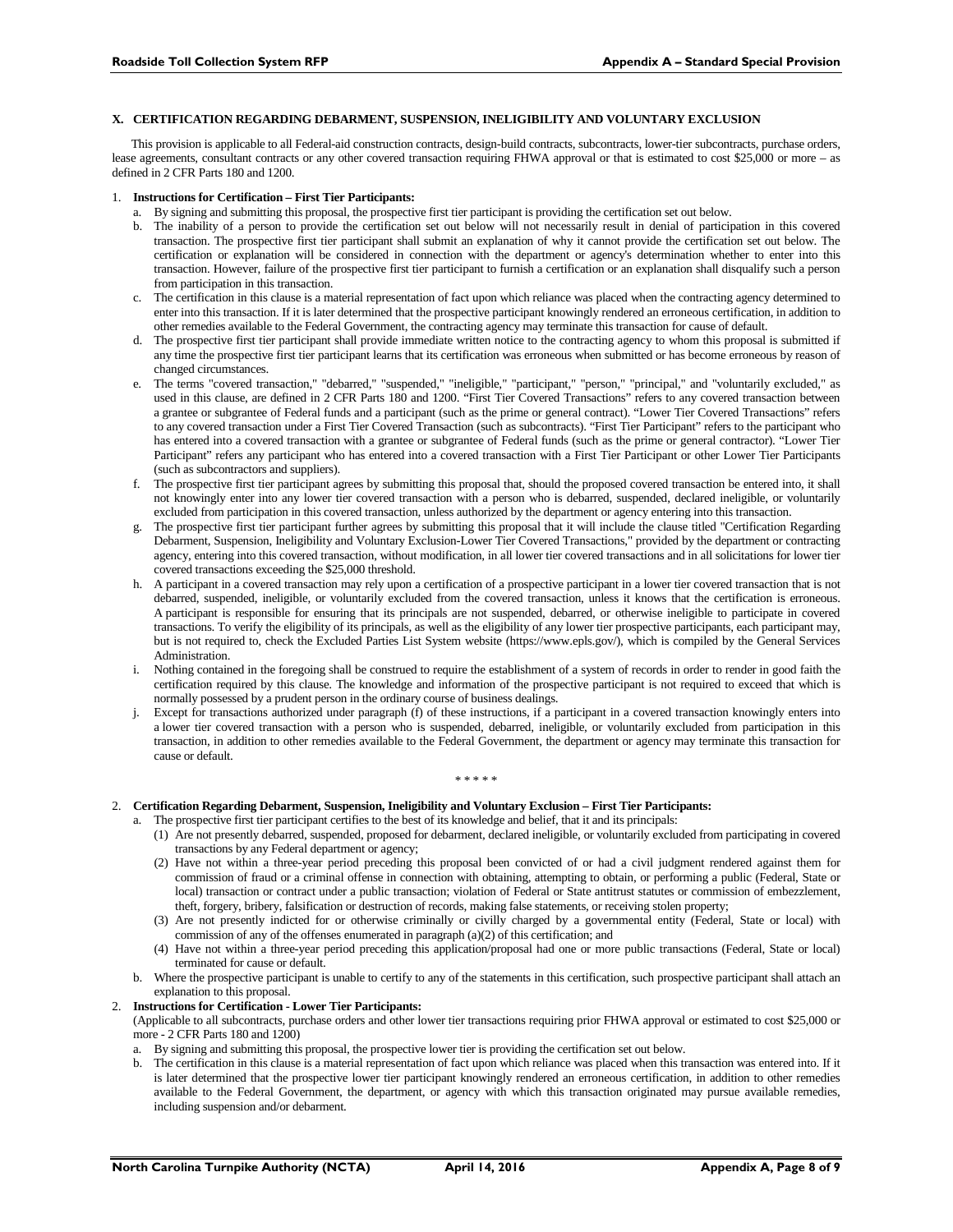- c. The prospective lower tier participant shall provide immediate written notice to the person to which this proposal is submitted if at any time the prospective lower tier participant learns that its certification was erroneous by reason of changed circumstances.
- d. The terms "covered transaction," "debarred," "suspended," "ineligible," "participant," "person," "principal," and "voluntarily excluded," as used in this clause, are defined in 2 CFR Parts 180 and 1200. You may contact the person to which this proposal is submitted for assistance in obtaining a copy of those regulations. "First Tier Covered Transactions" refers to any covered transaction between a grantee or subgrantee of Federal funds and a participant (such as the prime or general contract). "Lower Tier Covered Transactions" refers to any covered transaction under a First Tier Covered Transaction (such as subcontracts). "First Tier Participant" refers to the participant who has entered into a covered transaction with a grantee or subgrantee of Federal funds (such as the prime or general contractor). "Lower Tier Participant" refers any participant who has entered into a covered transaction with a First Tier Participant or other Lower Tier Participants (such as subcontractors and suppliers).
- e. The prospective lower tier participant agrees by submitting this proposal that, should the proposed covered transaction be entered into, it shall not knowingly enter into any lower tier covered transaction with a person who is debarred, suspended, declared ineligible, or voluntarily excluded from participation in this covered transaction, unless authorized by the department or agency with which this transaction originated.
- f. The prospective lower tier participant further agrees by submitting this proposal that it will include this clause titled "Certification Regarding Debarment, Suspension, Ineligibility and Voluntary Exclusion-Lower Tier Covered Transaction," without modification, in all lower tier covered transactions and in all solicitations for lower tier covered transactions exceeding the \$25,000 threshold.
- g. A participant in a covered transaction may rely upon a certification of a prospective participant in a lower tier covered transaction that is not debarred, suspended, ineligible, or voluntarily excluded from the covered transaction, unless it knows that the certification is erroneous. A participant is responsible for ensuring that its principals are not suspended, debarred, or otherwise ineligible to participate in covered transactions. To verify the eligibility of its principals, as well as the eligibility of any lower tier prospective participants, each participant may, but is not required to, check the Excluded Parties List System website (https://www.epls.gov/), which is compiled by the General Services Administration.
- h. Nothing contained in the foregoing shall be construed to require establishment of a system of records in order to render in good faith the certification required by this clause. The knowledge and information of participant is not required to exceed that which is normally possessed by a prudent person in the ordinary course of business dealings.
- i. Except for transactions authorized under paragraph e of these instructions, if a participant in a covered transaction knowingly enters into a lower tier covered transaction with a person who is suspended, debarred, ineligible, or voluntarily excluded from participation in this transaction, in addition to other remedies available to the Federal Government, the department or agency with which this transaction originated may pursue available remedies, including suspension and/or debarment.

#### \* \* \* \* \*

#### **Certification Regarding Debarment, Suspension, Ineligibility and Voluntary Exclusion--Lower Tier Participants:**

- 1. The prospective lower tier participant certifies, by submission of this proposal, that neither it nor its principals is presently debarred, suspended, proposed for debarment, declared ineligible, or voluntarily excluded from participating in covered transactions by any Federal department or agency.
- 2. Where the prospective lower tier participant is unable to certify to any of the statements in this certification, such prospective participant shall attach an explanation to this proposal.

#### \* \* \* \*

#### **XI. CERTIFICATION REGARDING USE OF CONTRACT FUNDS FOR LOBBYING**

This provision is applicable to all Federal-aid construction contracts and to all related subcontracts which exceed \$100,000 (49 CFR 20).

- 1. The prospective participant certifies, by signing and submitting this bid or proposal, to the best of his or her knowledge and belief, that:
	- a. No Federal appropriated funds have been paid or will be paid, by or on behalf of the undersigned, to any person for influencing or attempting to influence an officer or employee of any Federal agency, a Member of Congress, an officer or employee of Congress, or an employee of a Member of Congress in connection with the awarding of any Federal contract, the making of any Federal grant, the making of any Federal loan, the entering into of any cooperative agreement, and the extension, continuation, renewal, amendment, or modification of any Federal contract, grant, loan, or cooperative agreement.
	- b. If any funds other than Federal appropriated funds have been paid or will be paid to any person for influencing or attempting to influence an officer or employee of any Federal agency, a Member of Congress, an officer or employee of Congress, or an employee of a Member of Congress in connection with this Federal contract, grant, loan, or cooperative agreement, the undersigned shall complete and submit Standard Form-LLL, "Disclosure Form to Report Lobbying," in accordance with its instructions.
- 2. This certification is a material representation of fact upon which reliance was placed when this transaction was made or entered into. Submission of this certification is a prerequisite for making or entering into this transaction imposed by 31 U.S.C. 1352. Any person who fails to file the required certification shall be subject to a civil penalty of not less than \$10,000 and not more than \$100,000 for each such failure.
- 3. The prospective participant also agrees by submitting its bid or proposal that the participant shall require that the language of this certification be included in all lower tier subcontracts, which exceed \$100,000 and that all such recipients shall certify and disclose accordingly.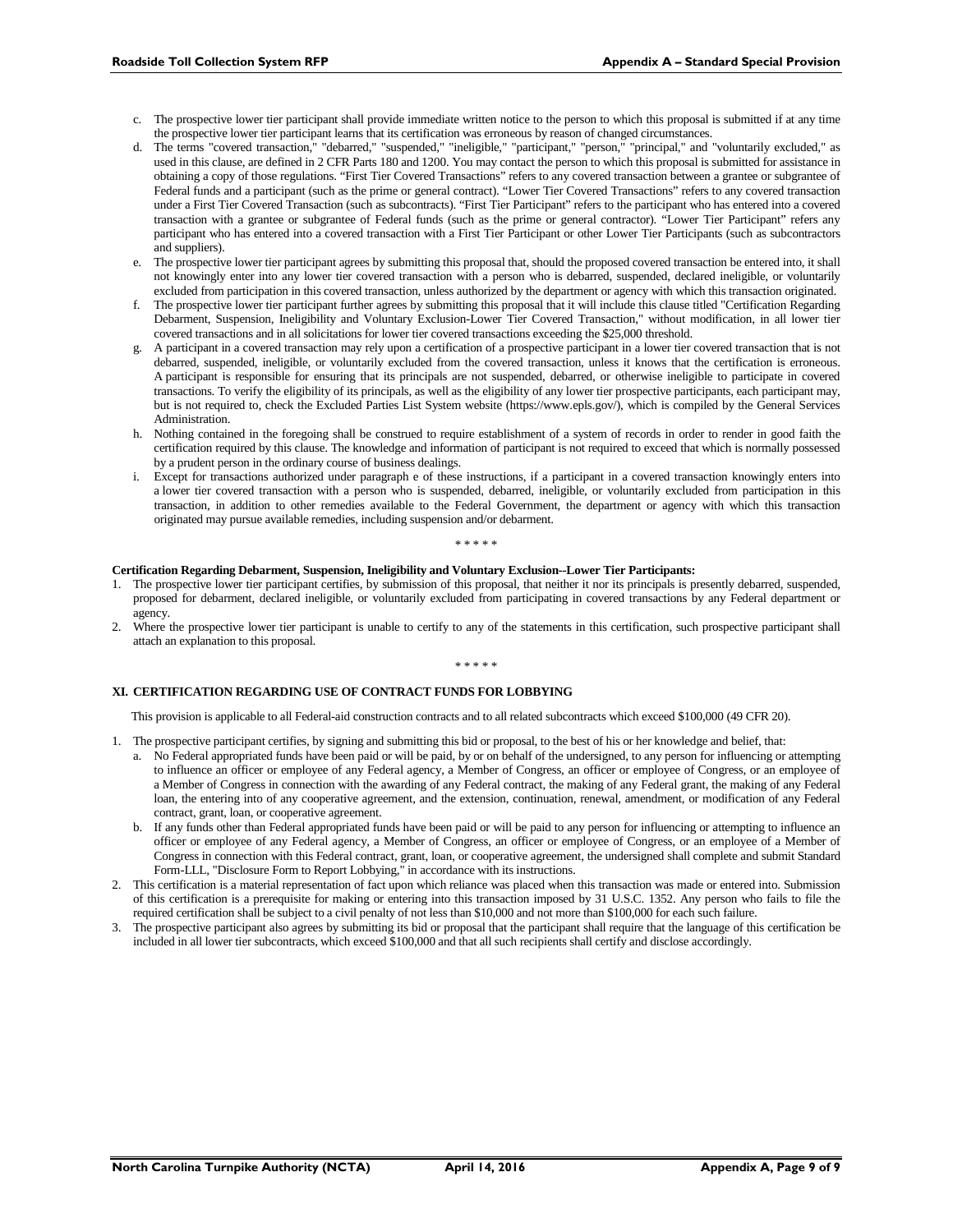# Appendix B U.S. Department of Transportation Hotline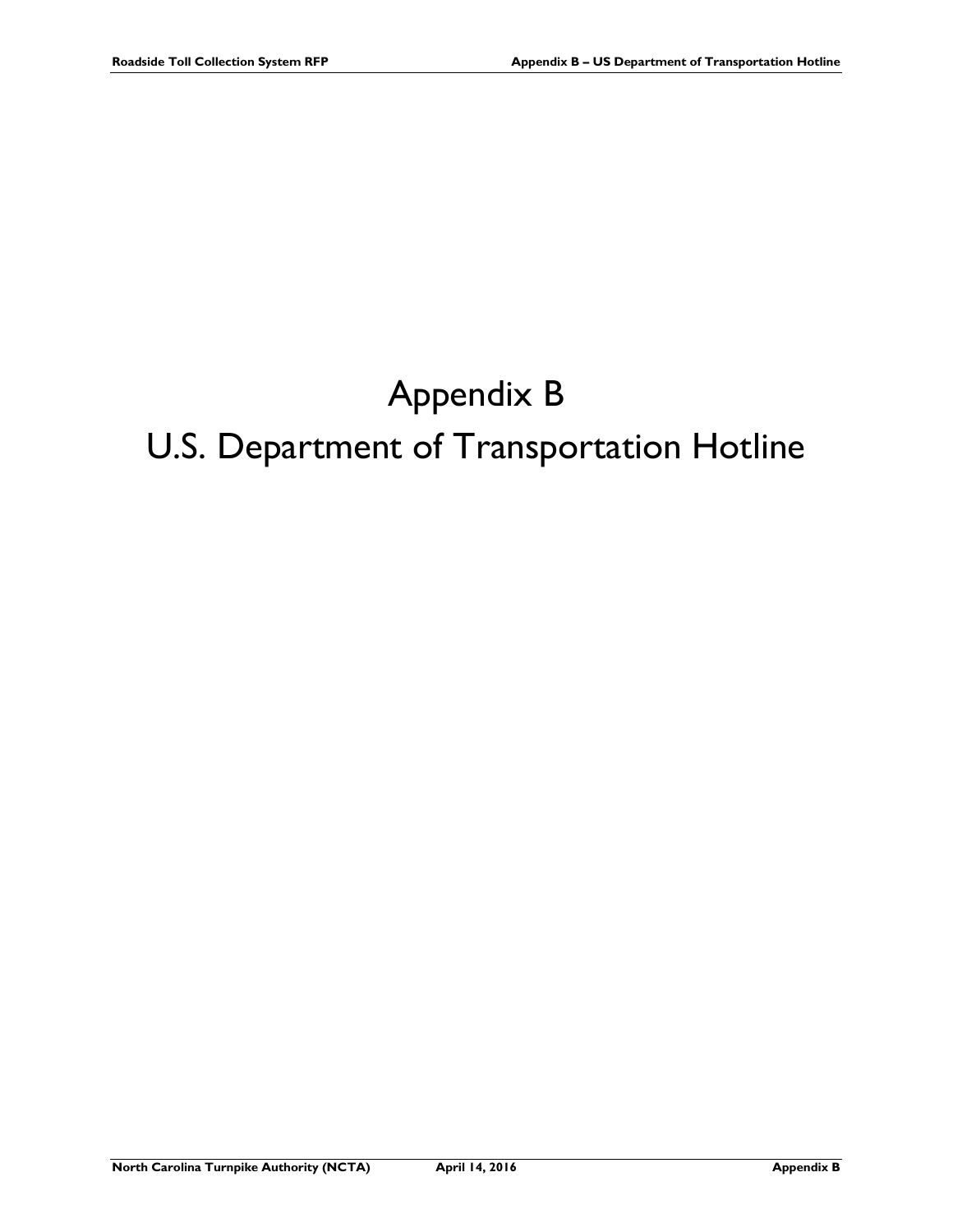## **U.S. DEPARTMENT OF TRANSPORTATION HOTLINE:**<br>(11-22-94)

(11-22-94) 108-5 SP1 G100

To report bid rigging activities call: **1-800-424-9071**

The U.S. Department of Transportation (DOT) operates the above toll-free hotline Monday through Friday, 8:00 a.m. to 5:00 p.m. eastern time. Anyone with knowledge of possible bid rigging, bidder collusion, or other fraudulent activities should use the hotline to report such activities.

The hotline is part of the DOT's continuing effort to identify and investigate highway construction contract fraud and abuse is operated under the direction of the DOT Inspector General. All information will be treated confidentially and caller anonymity will be respected.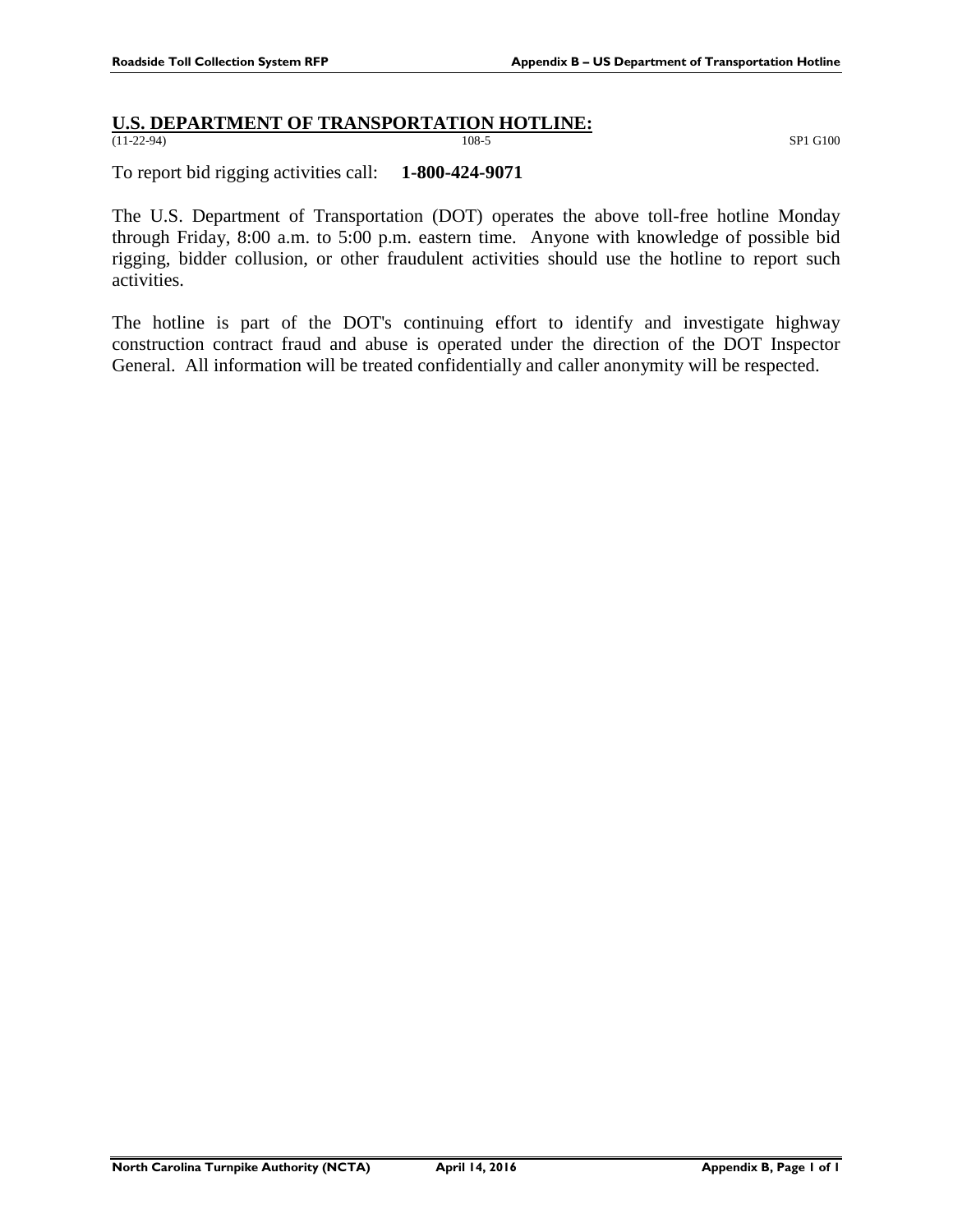## Appendix C

# North Carolina Turnpike Authority Policies and Procedures for the Procurement of Commodities and Services (February 2009)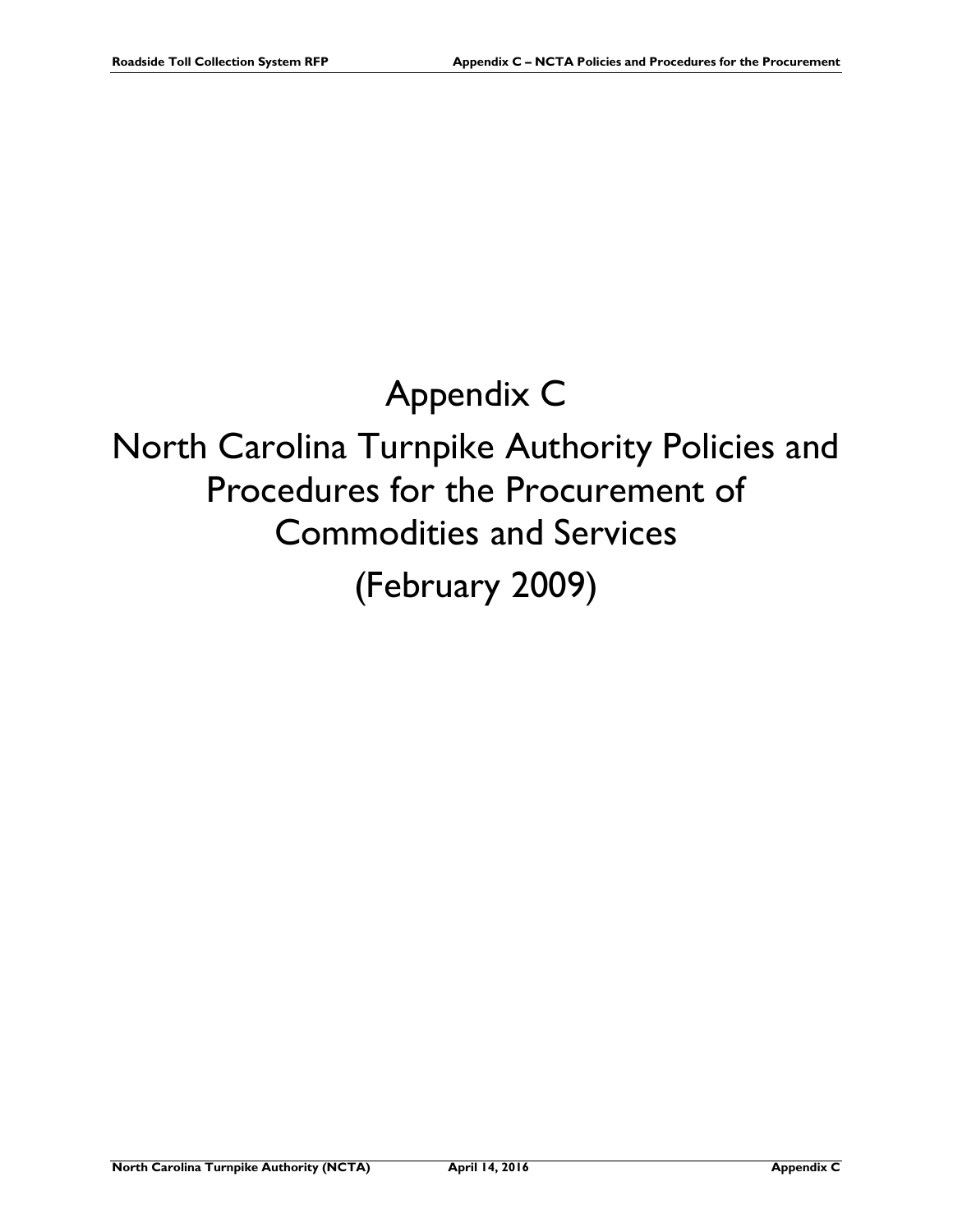## NORTH CAROLINA TURNPIKE AUTHORITY POLICIES AND PROCEDURES **FOR** k. THE PROCUREMENT OF **COMMODITIES AND SERVICES**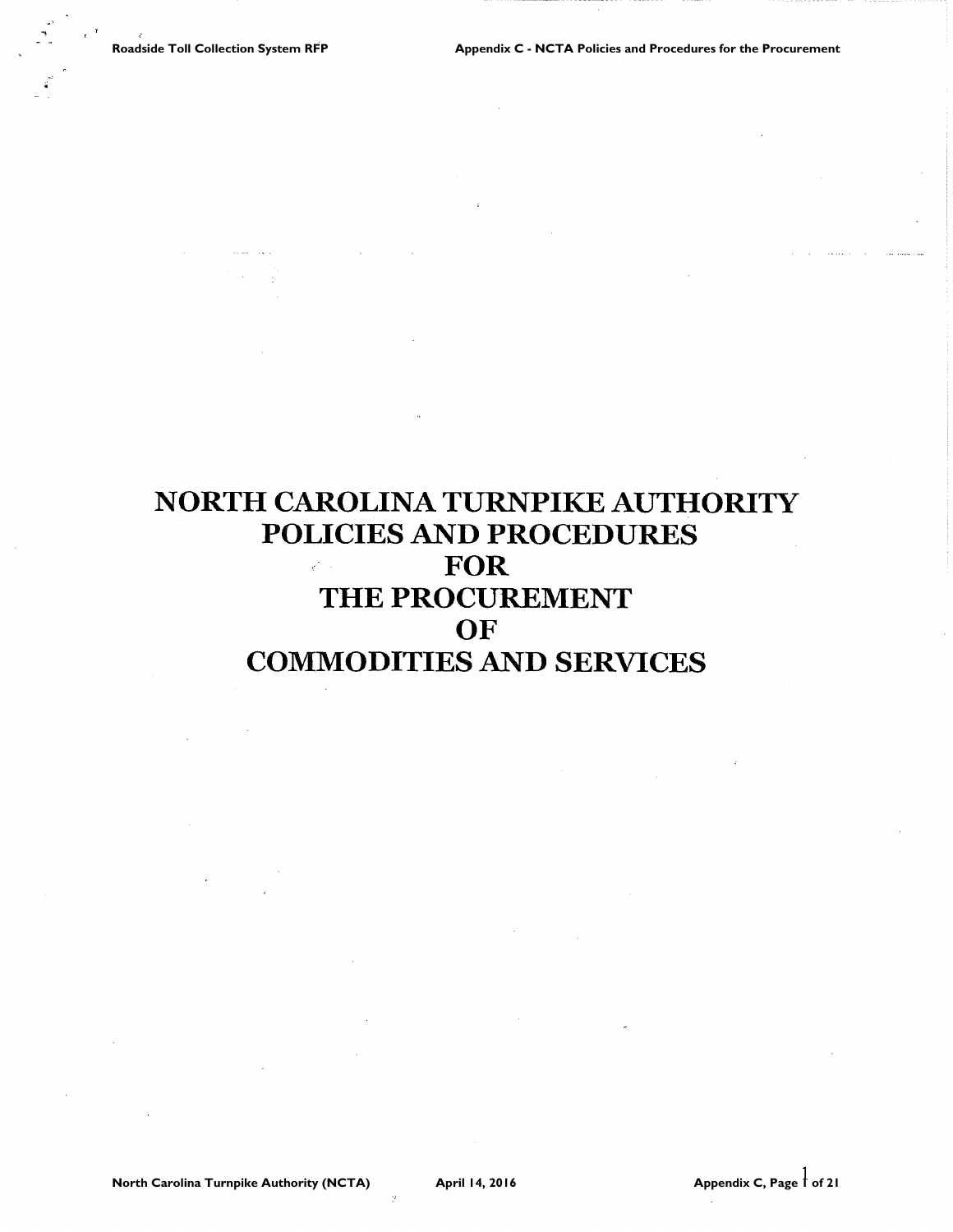## NORTH CAROLINA TURNPIKE AUTHORITY POLICIES AND PROCEDURES FOR THE PROCUREMENT OF **COMMODITIES AND SERVICES**

#### **RESPONSIBILITY**

The North Carolina Turnpike Authority (hereinafter referred to as the "NCTA" or "Authority") is responsible for administering the agency program for procuring commodities, goods, information technology and services. These policies and procedures shall apply to the acquisition of all equipment, materials, supplies, printing, and services, through outright purchase, rental, lease, lease-purchase, or installment purchase

The Executive Director is hereby authorized to develop administrative controls and operation manuals to implement the authority and responsibilities for implementing the policies and procedures promulgated herein.

#### POLICY STATEMENT AND SCOPE

It is the Authority's policy to administer its procurement program in a manner that ensures and encourages free and open competition and based upon sound procurement procedures and management. Unless an exception is approved by NCTA Board of Directors to meet special needs or emergency circumstances, NCTA procurements shall comply with the policies and procedures as prescribed herein.

It is the Authority's policy to encourage and promote the use of historically underutilized businesses, including but not limited to small contractors, minority contractors, physically handicapped contractors and women contractors in the procurement of general commodities and services, information technology and In promoting the use of historically underutilized consultant services. businesses, the Authority will be guided by statutory provisions set forth in Article 3 of Chapter 143 of the North Carolina General Statutes and guidance set forth by the Department of Transportation and DOA. When federal aid funds are utilized on turnpike projects, the Authority will adhere to the Disadvantaged Business Enterprise ("DBE") requirements as those may be applicable to the Authority's procurement program.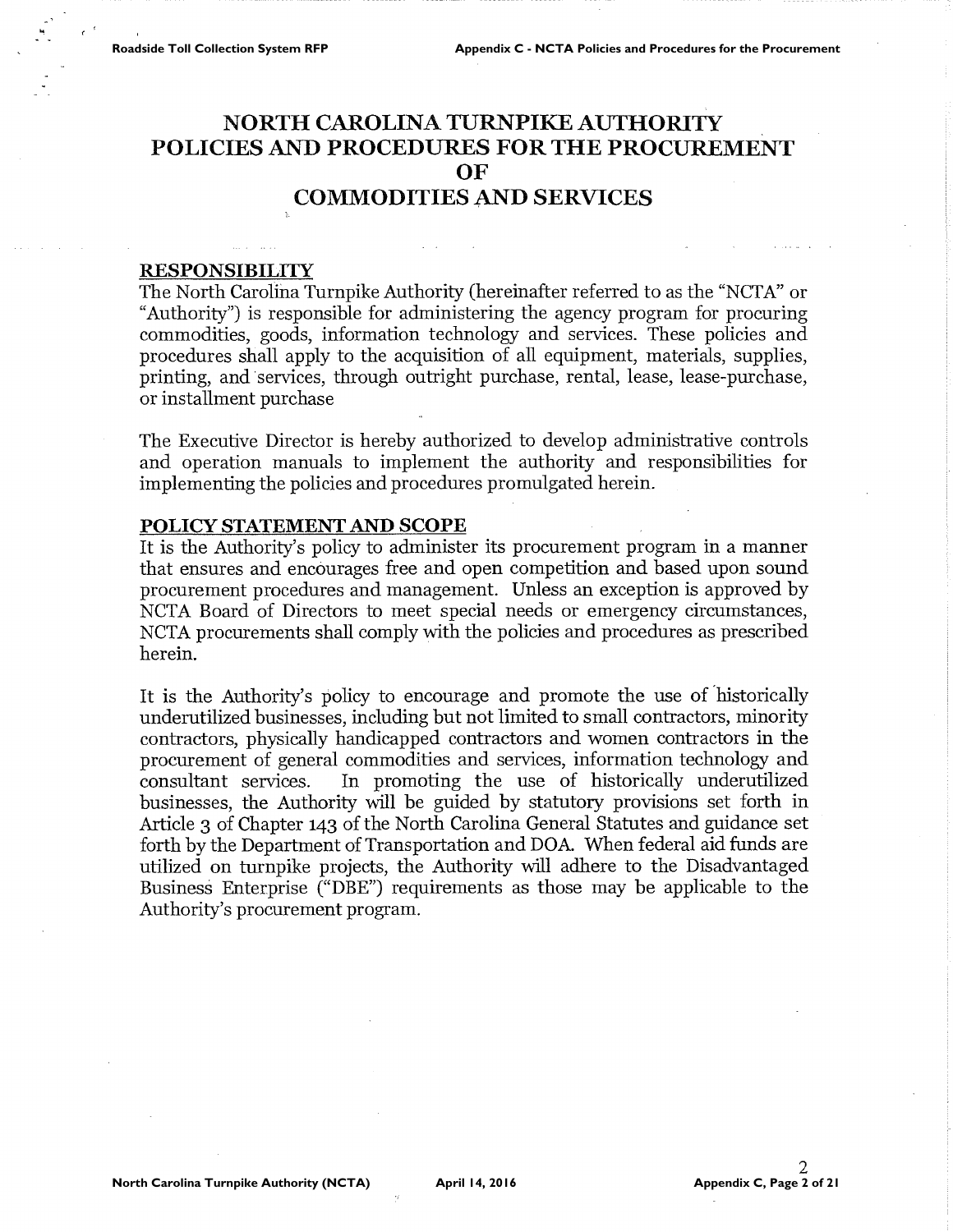## **PROCUREMENT PROCEDURES**

## I. PROCUREMENT PROCEDURES FOR GENERAL **COMMODITIES AND SERVICES**

a) Small Purchases:

A small purchase is defined as the purchase of commodities (equipment, materials and supplies), services or printing, not covered by a State or Authority term contract, involving an expenditure of funds of five thousand dollars (\$5,000) or less. The Executive Director, or his designee, shall set forth, in writing, purchasing procedures for making small The Executive Director shall keep an account of all such purchases. expenditures and make such reports to the Board as may be requested.

b) Purchases Between Five Thousand Dollars and Ten Thousand Dollars:

For purchases involving an expenditure of funds over five thousand dollars (\$5,000) but less than ten thousand dollars (\$10,000), such expenditures shall be approved in the Annual Plan of Work, in the Authority budget or by the Board. The NCTA shall solicit three written quotes. If the NCTA is unable to obtain three written quotes, written justification will be provided to the Executive Director or his or her designee for approval prior to purchase. The Executive Director shall keep an account of all such expenditures and make such reports to the Board of as may be requested.

c) Purchases Over Ten Thousand Dollars:

For purchases involving an expenditure of funds over ten thousand dollars (\$10,000), such expenditures shall be authorized in the Annual Plan of Work, in the Authority budget or by the Board. The NCTA shall adhere to the following procedures:

- i) Competition shall be solicited;
- ii) Solicitation documents requesting or inviting offers shall be issued; and
- iii) Mailing lists may be used also for the purpose of soliciting competition.

Competitive Bidding Procedure for Purchases Over Ten Thousand Dollars:

- (1) Where the total requirements for commodities, services or printing jobs involve an expenditure of funds in excess of \$10,000, a competitive bidding procedure shall be utilized as follows:
	- (a) Sealed offers for commodities and printing shall be solicited via advertisement, and
	- (b) After opening and evaluating the offers received, the Authority shall award contracts.
- (2) For service contracts, the NCTA shall prepare a task description of the services requested and the desired results. Task descriptions shall contain all of the following: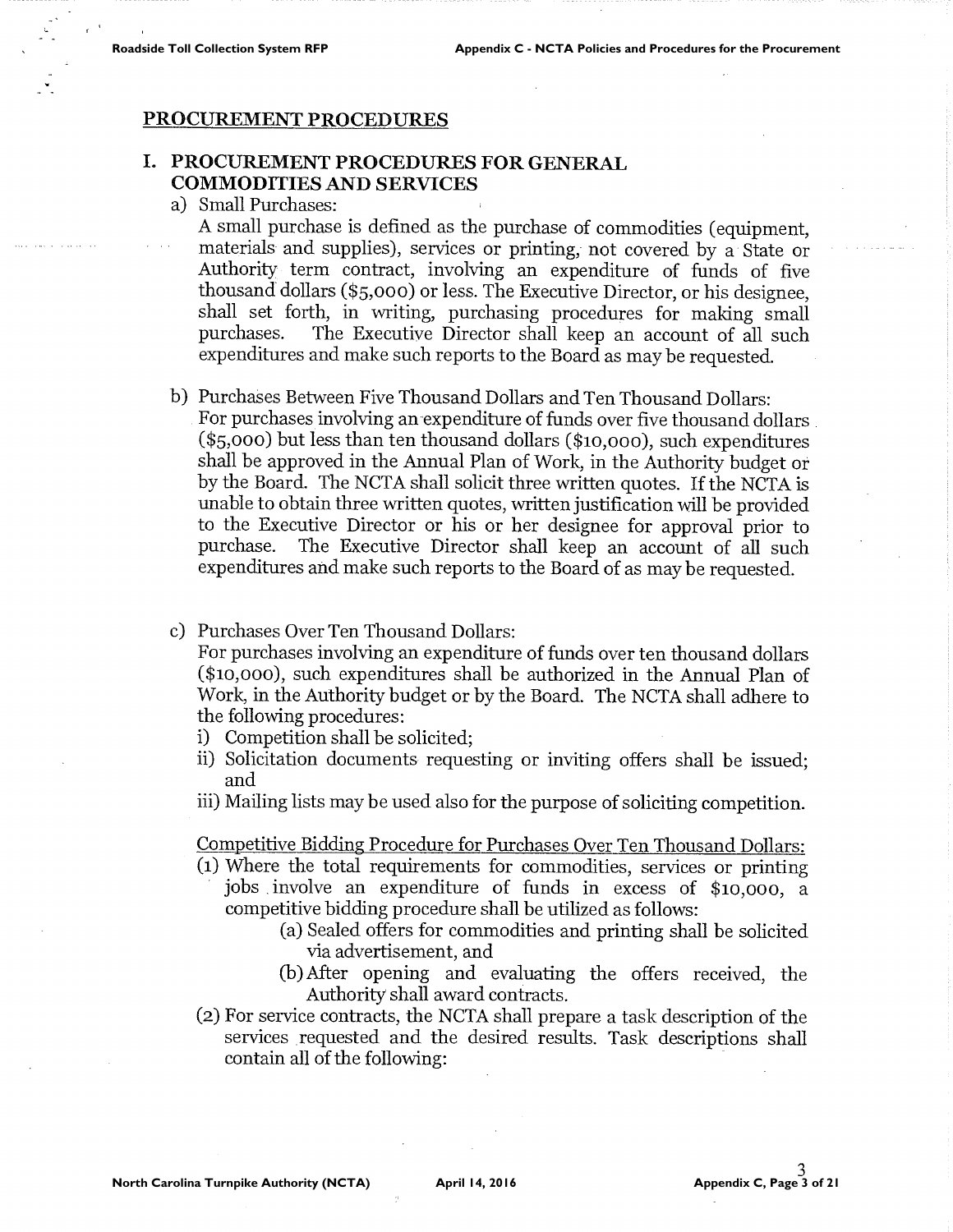- (a) The date(s) of service (The contract shall not be for more than three years including extensions and renewals, without the prior approval of the Authority Board);
- (b) Detailed specifications or type and level of work required;
- (c) What the NCTA shall furnish;
- (d) What the Contractor shall furnish;
- (e) The method, schedule, and procedures for billing and payments; and
- (f) Other subject matters bearing on the conduct of the work.
- $(3)$  Evaluation:
	- (a) In determining the award of contracts, bona fide offers shall be considered and evaluated as provided by this Policy. The evaluation criteria to be used in determining the award of contract shall be identified in the procurement document.
	- (b) An unexecuted offer or an offer without a delivery time shall be rejected.
	- (c) During the period of evaluation and prior to award, only the information provided in the tabulation is public record. Possession of offers, including any accompanying information submitted with the offers, shall be limited to persons in the NCTA who are responsible for handling the offers and accompanying information. and to others determined necessary by the NCTA, for the purpose of evaluation and award of contract. Offeror participation in the evaluation process shall not be permitted. Any communication with an offeror that may be necessary for purpose of clarification of its offer shall be conducted by persons in the NCTA who are responsible for handling the offers and accompanying information. After award of the contract or when the need for the item or service is canceled, the complete file shall be available to any interested party with the exception of trade secrets.

## **II. PROCUREMENT PROCEDURES FOR INFORMATION TECHNOLOGY AND IT SERVICES**

Information technology (IT) purchases shall be in accordance generally with "Best Value" information technology procurements (G.S. 143-135.9) as follows:

"Best Value procurement means the selection of a contractor based on a determination of which proposal offers the best trade-off between price and performance where quality is considered an integral performance factor. The award decision will be based on multiple factors, including: total costs of ownership; cost of acquiring, operating, maintaining and supporting a product or service over its projected lifetime; the evaluated technical merit of the vendor's proposal; the vendor's past performance; and the evaluated probability of performing the requirements stated in the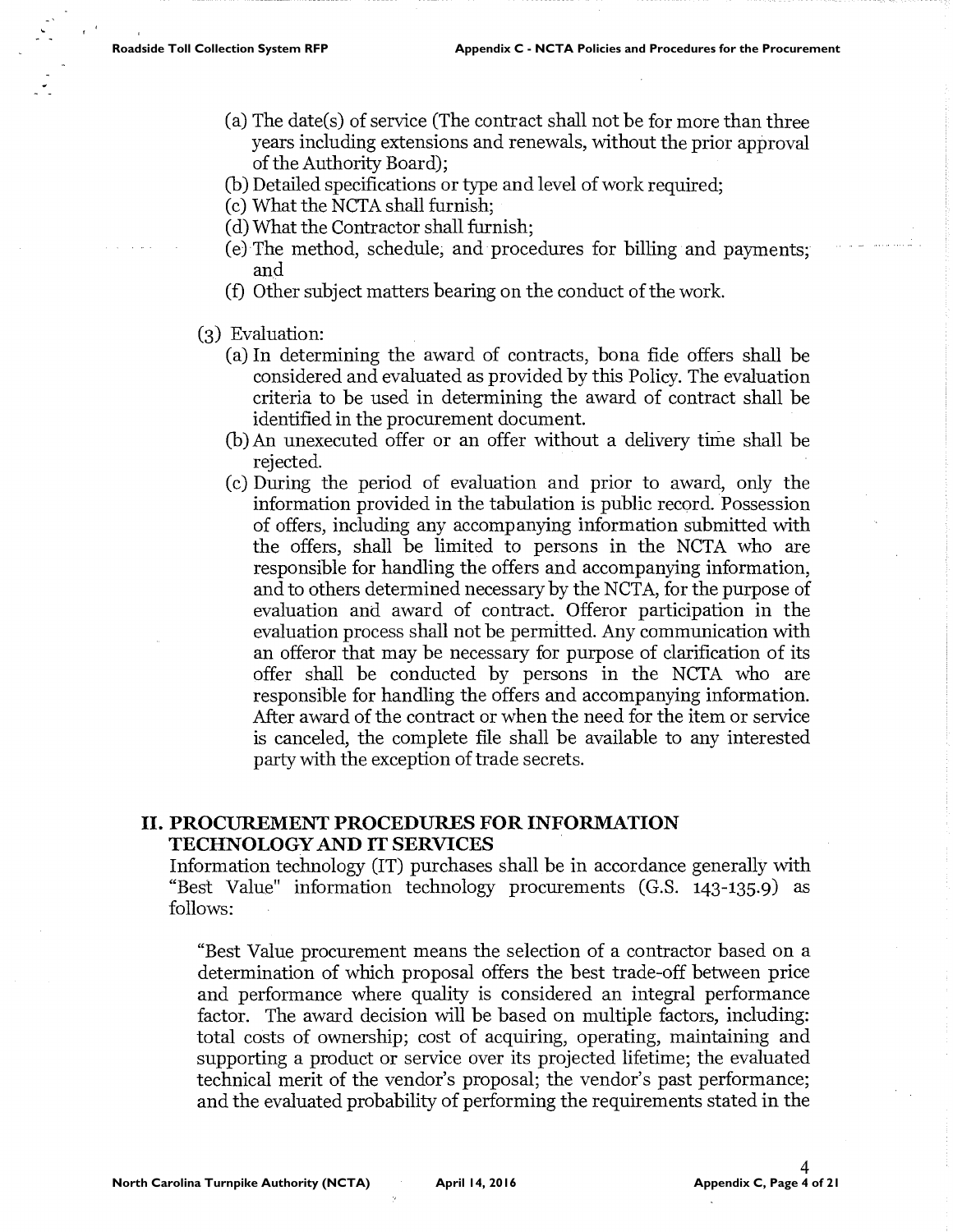solicitation on time, with high quality, and in a manner that accomplishes the stated business objectives and maintains industry standards compliance."

Unless an exception is approved by NCTA Board of Directors for special needs or emergency circumstances, information technology procurements by the NCTA shall comply with the following delegations and procedures:

a) Purchases of Less than  $$5,000.00$ :

A small purchase is defined as the purchase of IT goods and services, where the expenditure of funds is five thousand dollars  $(\$5,000)$  or less. The Executive Director, or his designee, shall set forth in writing purchasing procedures for making small purchases consistent with the documentation required pursuant to the Authority's administrative The Executive Director shall keep an account of all such policies. expenditures and make such reports to the Board as may be requested.

b) Purchases of More than  $$5,000.00$ :

For purchases involving an expenditure of funds over five thousand dollars  $(\$5,000)$ , such expenditures shall be approved in the Annual Plan of Work, in the Authority budget or by the Board. The Executive Director shall keep an account of all such expenditures and make such reports to the Board as may be requested. The Executive Director will utilize the following methodologies to encourage competition:

- i) The Executive Director or his or her designee will issue a solicitation document requesting or inviting offers;
- ii) The solicitation document will include terms and conditions for the procurement of the goods and services; and
- iii) The NCTA may request a distribution list, if available from State Information Technology Services (ITS), and use the ITS list in additional to any distribution list developed and maintained by the NCTA for the purpose of soliciting competition.
- c) Types of solicitations:

The following types of solicitation methods may be used:

- (1) One-step Request for Proposals (RFP) The Technical and Price Proposal is submitted in a single document.
	- (1) If the lowest priced technically acceptable method of source selection is used, only clarifications are allowed.
	- (2) If the trade off or ranking method of source selection is used, communications may be established to clarify competitive ranges or to negotiate final price.
- $(2)$  Two-step RFP The Technical Proposal (step one) and the Price Proposal (step two) are submitted in separate documents.
	- (1) If the lowest priced technically acceptable method is used, technical responses (step one) are evaluated for acceptability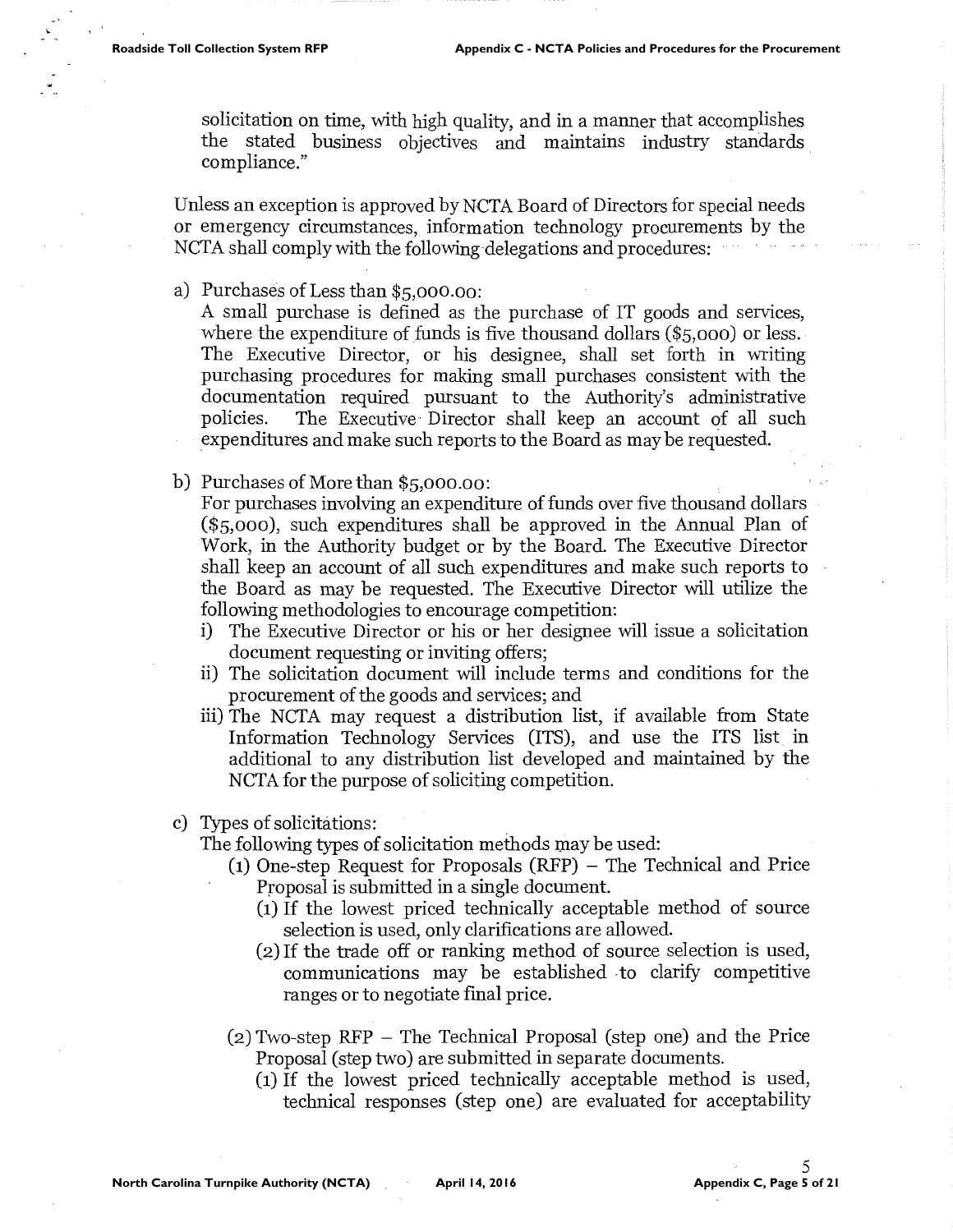only. Only clarifications with offerors are allowed. Price offers are opened (step two) for only those offerors who submitted technically acceptable responses. Selection is made by low price analysis.

- (2) If the ranking method of source selection is used. Technical Proposals (step one) are submitted, after which clarifications, communications to establish a competitive range, and negotiations with offerors may be allowed as specified in the solicitation document. Price Proposals (step two) will be requested only from offerors placed in the competitive range after the technical evaluation and discussion phase is concluded. Subsequent negotiations may be conducted with offerors after receipt of Price Proposals. Final price adjustments or best and final offers may be allowed.
- d) Authorized Procurement Methods for Competitive Source Selection for IT and IT Services:
	- "Best Value" Source Selection method:  $i)$ 
		- (1) The appropriate best value bidding method will be determined by the Executive Director, or his or her designee.
		- (2) A conference or site visit may be scheduled, as deemed necessary and specified in the solicitation document.
		- (3) A public bid opening will be conducted for the receipt of offers. For solicitations that allow for negotiation after receipt of offers, only the names of responding bidders will be revealed. Price information will be made public at the opening except for a twostep process..
		- (4) The NCTA will establish a technical evaluation committee to evaluate the offers in accordance with the evaluation factors specified in the solicitation document. For solicitations that include a best value ranking process, scoring and ranking may be determined by using any consistent rating methodology, including adjectival, numerical, or ordinal rankings. Relative strengths, deficiencies, weaknesses, and risks supporting the evaluation will be documented in the contract file. Evaluation factors may include but are not limited

(a) to quality factors;

(b) delivery and implementation schedule;

- (c) maximum facilitation of data exchange and systems integration;
- (d) warranties, guarantees, and return policies;
- (e) vendor financial stability;
- (f) consistency of the proposed solution with the states strategic program direction;
- (g) effectiveness of business solution and approach;
- (h) industry and program experience; prior record of vendor performance;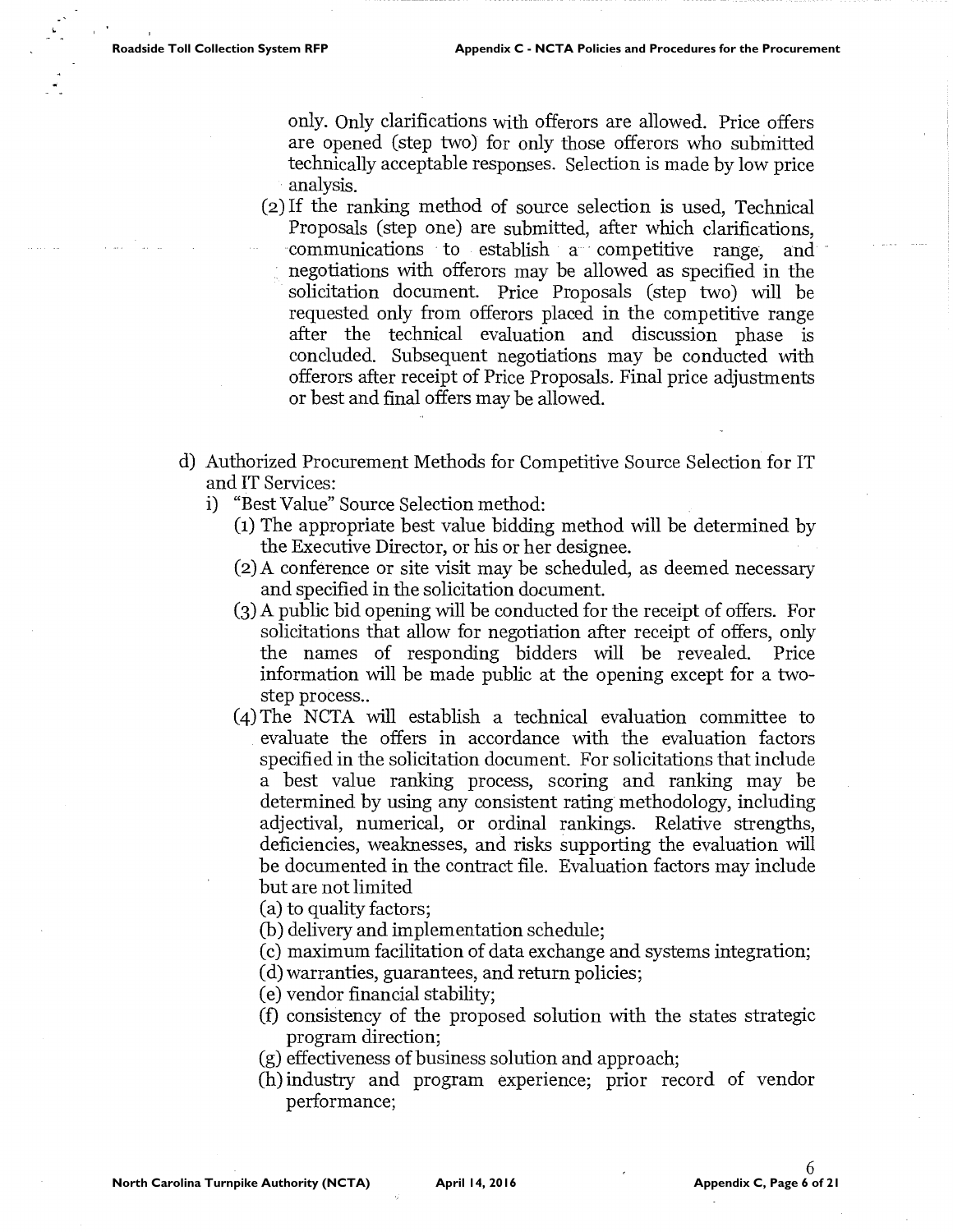- (i) vendor expertise with similar projects;
- (i) proven development methodologies and tools; and
- (k) innovative use of technologies.
- $(5)$  Clarifications, communications to establish a competitive range, or negotiations may be conducted with offerors after receipt of offers in accordance with instructions and procedures set forth in the solicitation document and as appropriate to the method of source selection chosen. In those cases where negotiation is permitted by procedures set forth in the solicitation document, offerors may be allowed to submit best and final offers subsequent to negotiated changes in the initial offer or previous offer.
- (6) The technical evaluation committee will determine a final ranking of all offers under consideration using only the criteria set forth in the solicitation document. The offerors will be ranked from most advantageous to least advantageous to the NCTA.
- (7) Award will be made to the responsive and responsible offeror whose offer is determined in writing to be the most advantageous to the NCTA, using the evaluation factors set forth in the solicitation. If the lowest price technically acceptable method is used, award will be made to the responding and responsible offeror with the lowest price.
- ii) A "Trade-off method" of source selection may be utilized when it is in the best interest of the NCTA to consider award to other than the lowest priced offer or other than the highest technically qualified offer. For a solicitation using a trade off source selection method, the following will apply:
	- (1) All evaluation factors that will affect the contract award decision and their relative importance will be clearly stated in the solicitation.
	- (2) Price will be considered as an evaluation factor in the selection process. The solicitation will state the importance or numerical weight of all evaluation factors including price.
	- (3) Offers will be ranked using the evaluation factors and their relative importance or weight as defined in the solicitation document. The relative overall ranking of any offer may be adjusted up or down when considered with, or traded-off against, other non-price factors. For example, an offer with the lowest price when compared to other offers would normally receive the best ranking in the price evaluation category. However, if other non-price evaluation factors received low rankings, the overall ranking of the offer would be reduced.
	- $(4)$  Clarifications are permitted. If specified in the solicitation, communications and negotiations may be permitted after receipt of offer.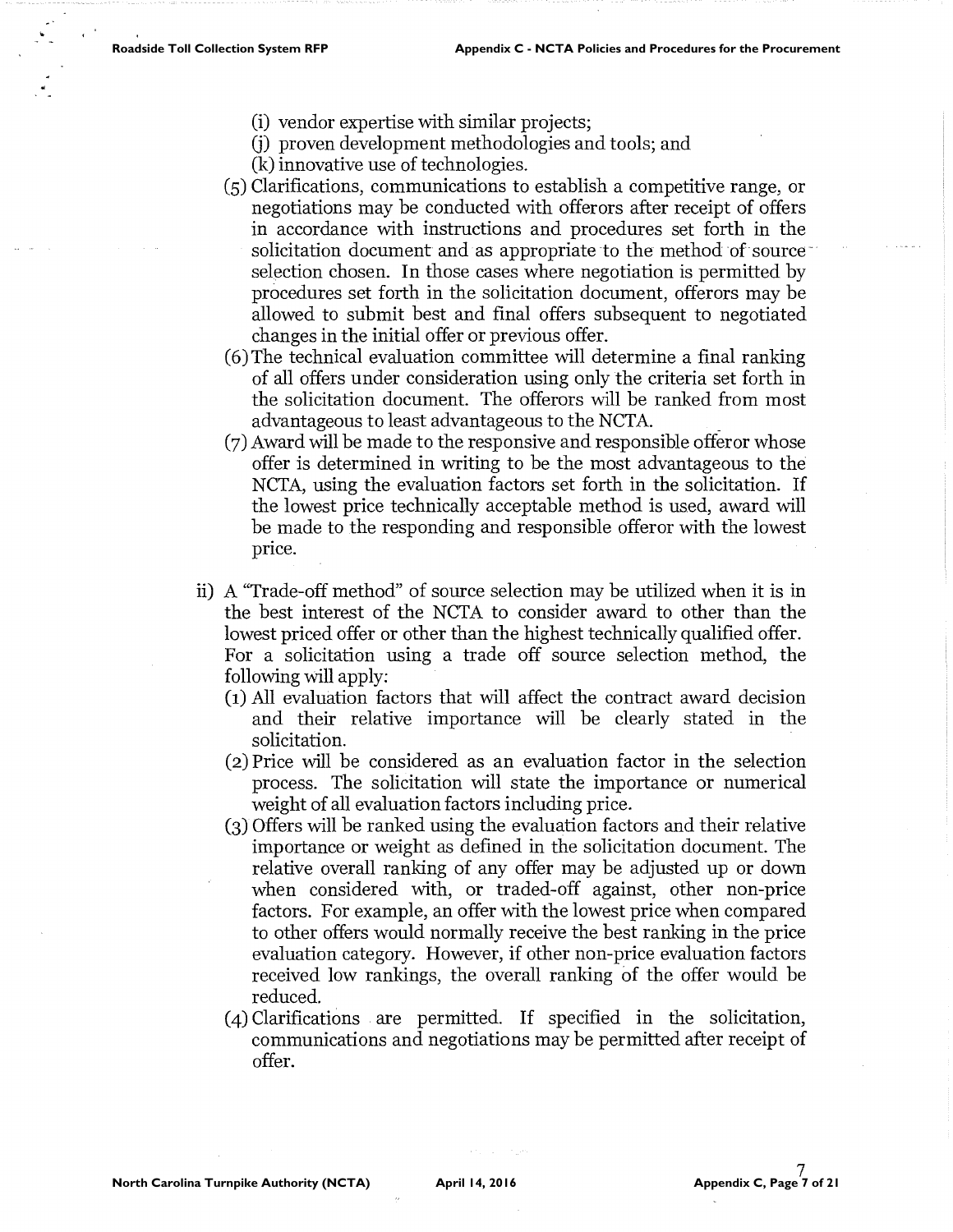- iii) The "Lowest Price Technically Acceptable" source selection method may be used when best value is expected to result from selection of the technically acceptable offer with the lowest evaluated price. When using the lowest price technically acceptable method, the following will apply:
	- (1) The evaluation factors that establish the requirements of acceptability will be set forth in the solicitation. Solicitations will specify that award will be made on the basis of the lowest evaluated price of those proposals that meet or exceed the acceptability requirements for non-price factors.
	- (2) Trade offs between price and non-price factors will not be permitted.
	- (3) Proposals will be evaluated for acceptability but will not be ranked using the non-price factors.
	- (4) Only clarifications will be permitted.
- iv) Other competitive best value source selection methodologies may be used if they are determined to be advantageous to the NCTA and are approved for use by the Executive Director or his or her designee.

#### PROCUREMENT PROCEDURES FOR CONSULTANT SERVICES III.

Consultant services shall mean work or task(s) performed by State employees or independent contractors possessing specialized knowledge, experience, expertise and professional qualifications to investigate assigned problems or projects and to provide counsel, review, analysis or advice in formulating or implementing improvements in programs or services.

- a) Contracting Procedures for Consultants: The NCTA shall acquire consultant services only when the contract is in the best interests of the Authority and the State. In acquiring such services, competition shall be sought whenever practicable.
- b) Consultant Contract with other Agencies: Consultant services shall be obtained from other agencies when such services substantially would meet the reasonable specifications of the project.
- c) Request for Authority to Contract with Consultants: Before receiving authorization to seek consultant services, an agency shall submit to the written justification for its request for consultant services to the Office of the Governor of North Carolina in compliance with Article 3C of GS 143. This written justification shall at a minimum explain what services the agency desires to secure, why the work to be performed by the consultant cannot be reasonably accomplished by employees of the requesting agency, how the work to be performed relates to the proper functions of the agency, what benefits the agency expects to receive from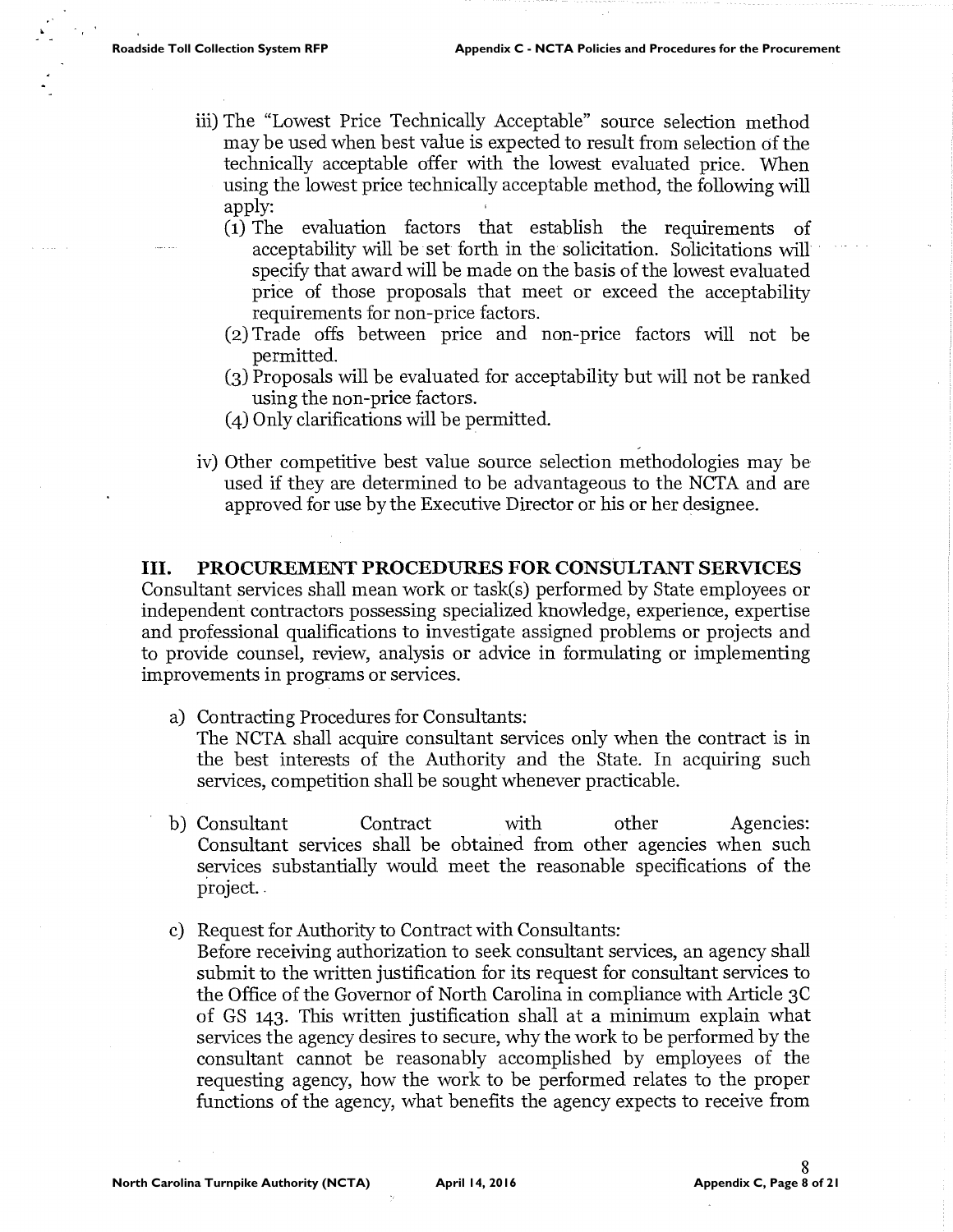the consultant's services, what the agency estimates to be the cost of the services sought, and what potential sources of consultant services if any the agency has identified. If the NCTA is requesting authority to contract for consulting services outside of State government, it shall also detail what potential sources of those services exist within State government and explain why the desired services were not available from those sources. The written justification shall be accompanied by a letter of endorsement for the proposed contract(s) from the Executive Director or his designee.

The NCTA may be required by the Governor or designee, to:

- i) canvass additional sources within state government;
- ii) solicit proposals from private contractors;
- iii) execute a negotiated contract(s) without competitive proposals if the Governor determines that performance or price competition is not available or that the requirement is for an authorized cooperative project with another governmental unit(s) or a public or private nonprofit organization(s) or that the contract price is too small to justify soliciting competitive proposals; or
- iv) abandon the project for being outside the scope of the agency's responsibilities or for having insufficient benefit to the NCTA or State relative to the potential expenditure of funds.
- d) Competitive Proposals:

If the NCTA receives approval from the Office of the Governor to solicit proposals for consultant services, the NCTA shall:

- i) Prepare a request for proposals in accordance with these policies and disseminate among prospective service providers;
- ii) Circulate the request for proposals to such sources of consultant services:
- iii) Publicly open all proposals received at a date and time set in the request for proposals; however, in a two-step evaluation process, only the technical proposal shall be opened on the opening date. The cost proposal is opened only if the technical proposal is determined by the State to be acceptable;
- iv) Review all proposals received on the basis of evaluation criteria significantly related to the function to be performed and equally applied to all proposals received;
- v) Prepare a file memorandum citing criteria for selection and contract award.
- e) Negotiated Consultant Contracts:

If the NCTA enters into a negotiated contract(s) for consultant services without soliciting competitive proposals, the NCTA shall submit the proposed contract(s) to the Office of the Governor for review and approval prior to execution. Upon completion of this review the requesting agency shall be notified in writing by the Governor or his designee that an approved contract(s) may be executed.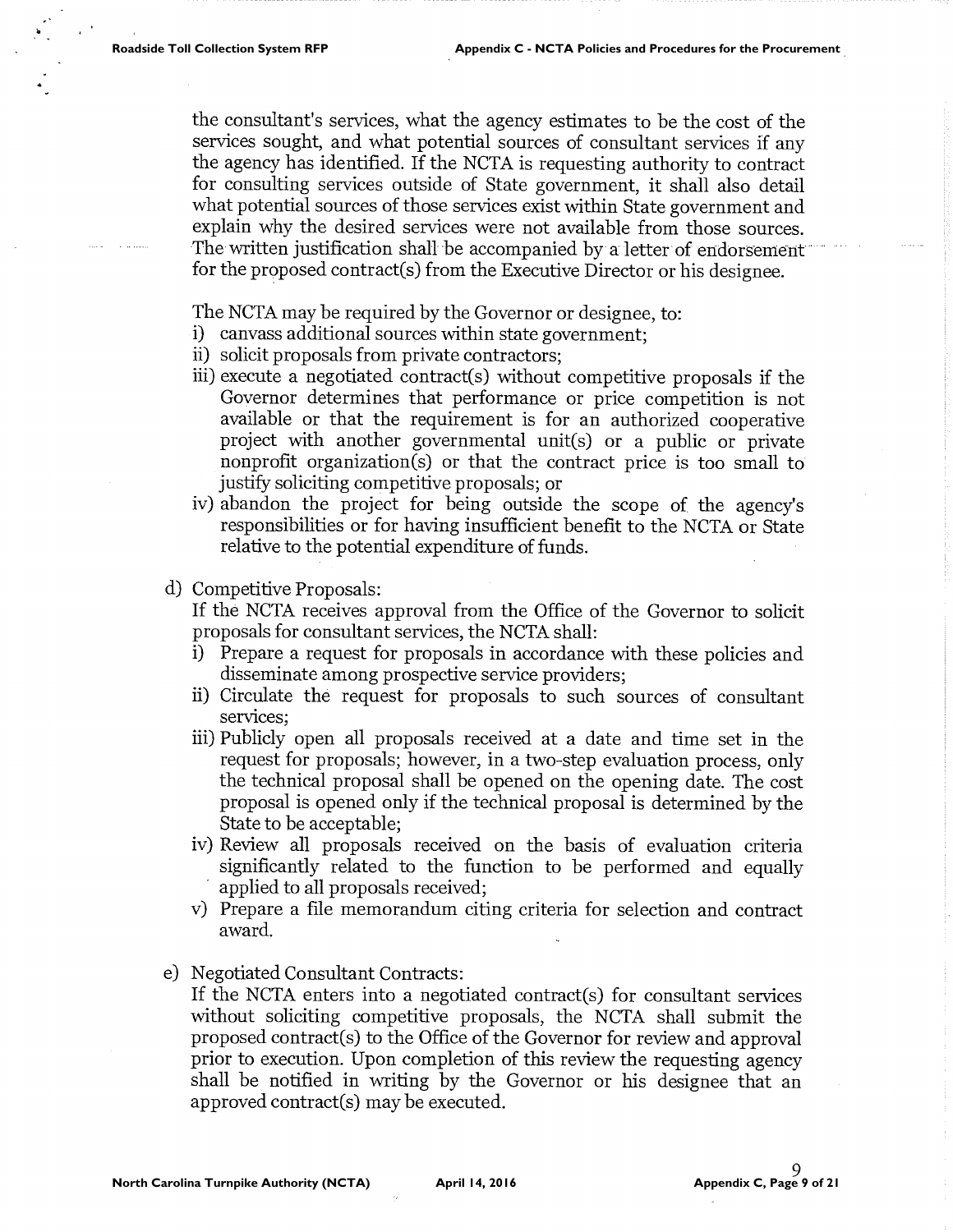f) Consultant Contract Modification:

Any modification to an approved contract(s) shall be subject to the same approval requirements as the original contract(s). The Governor or his designee may at his option, during the process of reviewing requests for contract modifications, waive any of the provisions of this Policy.

g) Format:

All contracts for consultant services shall be in writing and shall be executed by the Executive Director.

h) Relationship of Consultant to State: No contract for consultant services shall create an employer-employee relationship between the State of North Carolina and the consultant.

## ELECTRONIC, TELEGRAPH, FACSIMILE, AND TELEPHONE OFFERS

Electronic, telegraph, facsimile, and telephone offers shall not be accepted in response to solicitations that are required to be sealed.

## **RECALL OF OFFERS**

Offers may be recalled prior to opening upon signed request from an authorized agent of the company.

#### **PUBLIC OPENING**

Advertised procurements shall be publicly opened at the time, date, and place identified in the procurement document. At the time of opening, the names of the companies, the manufacturer(s) and catalog number(s) of the item(s) they have offered and the prices, deliveries and payment terms they have submitted shall be tabulated and this tabulation shall become public record, except as provided in this Policy.

Under a two step process, the cost/price offer(s) shall not become public record until the technical offer(s) are evaluated (first step) and then only those offerors determined to have acceptable technical offers shall have their cost/price offers opened (second step). The cost/price offers from offerors whose technical offers were deemed unacceptable shall remain unopened. The remaining cost/price offers shall be publicly opened, and the offeror(s) with the acceptable technical offer(s) notified of the time and place for the opening. At least two agency working days notice shall be given prior to the opening. In addition, there shall be at least two agency employees present at the opening.

## LATE OFFERS, MODIFICATIONS, OR WITHDRAWALS

No late offer, late modification, or late withdrawal shall be considered unless received before contract award, and the offer, modification, or withdrawal would have been timely but for the action or inaction of NCTA personnel directly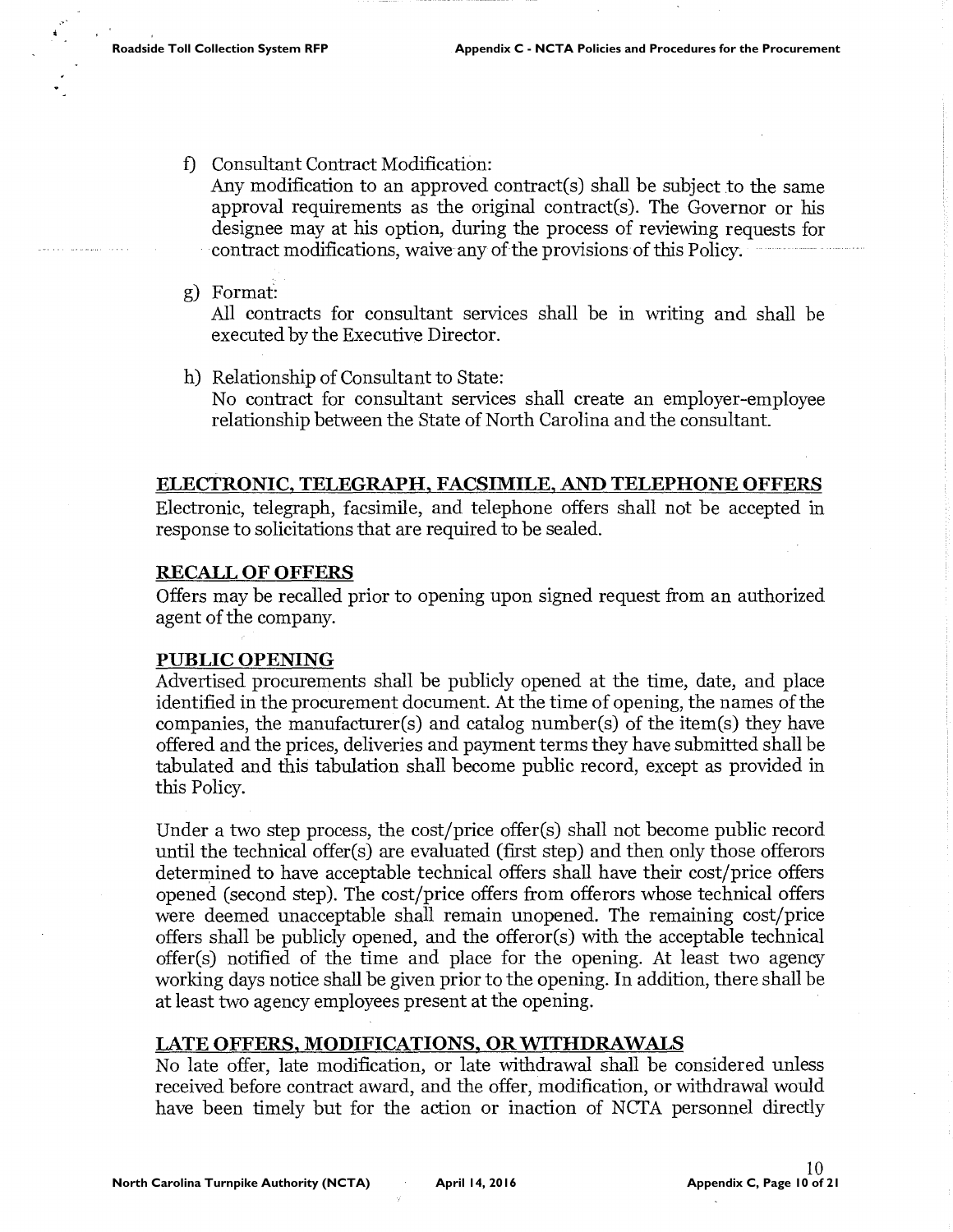serving the procurement process. The offeror shall have his offer delivered on time, regardless of the mode of delivery used, including the U.S. Postal Service or any other delivery services available.

#### **ERROR/CLARIFICATION**

When an offer appears to contain an obvious error or otherwise where an error is suspected, the circumstances may be investigated and then may be considered and acted upon. Any action taken shall not prejudice the rights of the public or other offering companies. Where offers are submitted substantially in accordance with the procurement document but are not entirely clear as to intent or to some particular fact or where there are other ambiguities, clarification may be sought and accepted provided that, in doing so, no change is permitted in prices.

#### **EXTENSION OF ACCEPTANCE TIME**

When in the public interest, companies may be requested to extend the time offered for the acceptance of offers.

#### **NOTIFICATION OF AWARD**

The Authority shall post a notice of the resulting contract award via the NCTA website or through the State Division of Purchasing and Contract when utilizing said services.

## **LACK OF COMPETITION**

The purpose of soliciting offers is both to seek and to obtain competition; the responsibility is dual. Where only a single offer or a single acceptable offer is received or, otherwise, where reasonable and available competition is not obtained, the reason shall be ascertained and made a matter of record.

## TABULATIONS AND ABSTRACTS

Telephone, electronic, and written requests for detailed or written tabulations and abstracts of offers shall not be honored.

## SOLICITATION DOCUMENTS

A solicitation document is defined as a written Request for Quotes, Request for Proposals (RFP) or an Invitation for Bids (IFB). The NCTA shall use the IFB or RFP document, whichever is applicable, when soliciting competition on contracts valued over ten thousand dollars (\$10,000). The IFB and RFP solicitation documents shall require bidders or offerors to certify that each bid or offer is submitted competitively and without collusion.

## **DIVISION OF REQUIREMENTS**

The NCTA shall not divide requirements in order to keep the expenditure under its \$5,000 small purchase limit and thereby avoid following the appropriate contracting requirement. In the case of similar and related items and groups of items, the dollar limits apply to the total cost rather than the cost of any single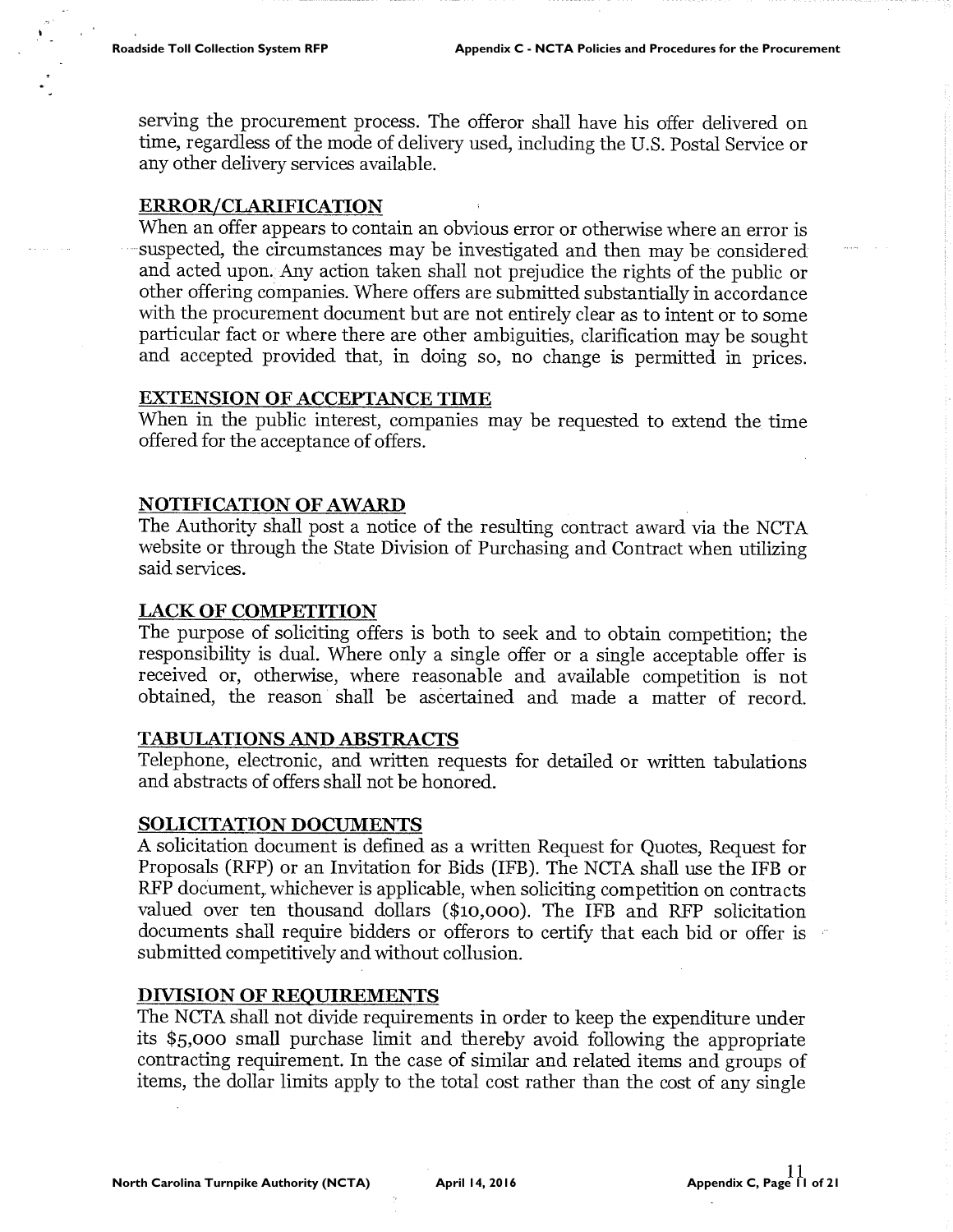#### item.

#### **ADVERTISEMENT REQUIREMENTS**

Solicitation documents shall be advertised at least once and at least 10 days prior to the date designated for opening. This Policy does not prevent solicitation of offers by additional direct mailings or additional advertisement.

The solicitation documents shall include such relevant information as specifications and requirements; terms and conditions; a short description of the commodity, service or printing requirement; and the opening date, time and place. If the solicitation requires potential offerors to attend a mandatory conference or mandatory site visit, this information shall also be furnished with the advertisement, to include date, time, location, contact person and the contact person's phone number.

Within three agency working days from the award of a contract, the NCTA shall post an award notice directly to the NCTA website on the internet. The award notice shall be posted for at least 30 consecutive calendar days. This award notice shall identify the contract and award information.

#### **MANDATORY CONFERENCES/SITE VISITS**

- (1) When a solicitation requires potential offerors to attend a mandatory conference or mandatory site visit, the date, time, location, and other pertinent details of the conference or site visit shall be given in the solicitation document, and in the advertisement.
- (2) If only one potential offeror attends the mandatory conference or mandatory site visit, the conference or site visit may continue to be conducted, but the solicitation shall be canceled immediately following the conference or site visit. If this occurs, the NCTA shall investigate why only one potential offeror was in attendance and ascertain if there is any competition available. If it is determined that competition is available, the NCTA shall again attempt to obtain competition by following this Policy. If it is determined that there is no competition available, then the procurement may be handled as a waiver as permitted by this Policy.
- (3) Any and all questions by a potential offeror regarding a solicitation document shall be addressed to the persons in the NCTA who are responsible for handling the offers and accompanying information. Any and all revisions to the solicitation document shall be made only by written addendum. Verbal communications from whatever source are of no effect.

#### **REJECTION OF OFFERS**

In soliciting offers, any and all offers received may be rejected in whole or in part. Basis for rejection shall include, but not be limited to, the offer being deemed unsatisfactory as to quantity, quality, delivery, price or service offered; the offer not complying with conditions of the procurement document or with the intent of the proposed contract; lack of competitiveness by reason of collusion or otherwise or knowledge that reasonably available competition was not received;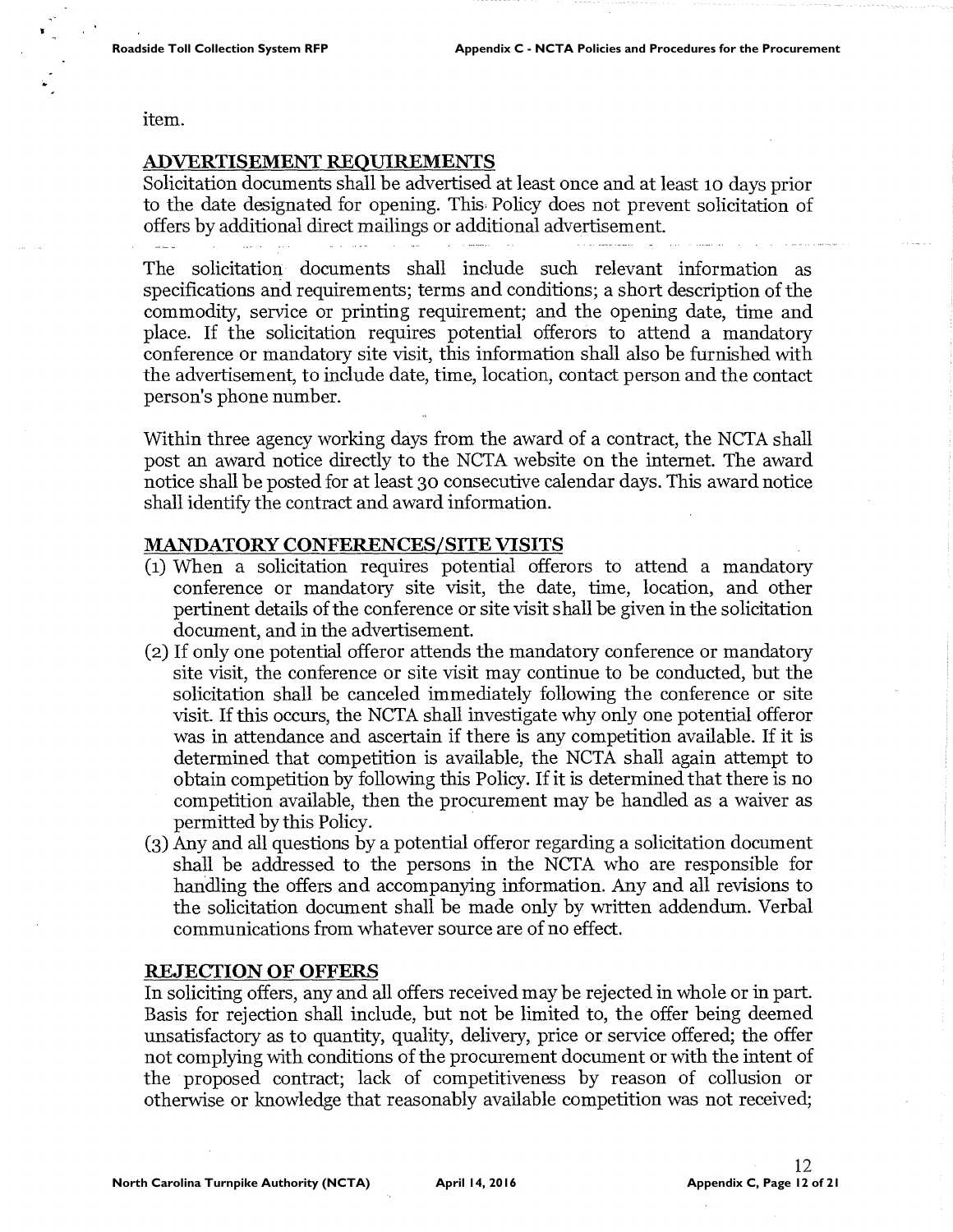error(s) in specifications or indication that revision(s) would be to the state's advantage; cancellation of or changes in the intended project or other determination that the proposed requirement is no longer needed; limitation or lack of available funds; circumstances which prevent determination of the lowest responsible or most advantageous offer; any determination that rejection would be to the best interest of the NCTA or the State. Action in rejecting offers in whole or in part shall be made a matter of record.

#### **NEGOTIATION**

If the NCTA does not receive a satisfactory offer in response to a solicitation and all offers are rejected, negotiations may be conducted with all known sources of supply that may be capable of satisfying the requirement; if it is determined that soliciting offers again would serve no purpose. Negotiations shall be conducted in writing. If the negotiations are conducted with only one source or if only one source responds to the negotiations, the reason for lack of competition shall be documented in writing for public record. Negotiations may also be conducted under conditions that merit a waiver of competition, or in other situations that are advantageous as determined by the Authority Board.

#### PURCHASE OF USED ITEMS

The Policy stated herein regarding seeking competition shall be followed wherever feasible, when it appears that the acquisition of used commodities is in the public interest.

Solicitation documents on used items may or may not include a request for prices on like new products, but in either case acquisition may be made on the basis of that which is considered most advantageous for the intended purpose.

#### REMOVAL OF CERTAIN ITEMS FROM GENERAL CONSTRUCTION

The NCTA shall review the items being included in a construction/renovation project and remove any items that it considers are non-related to the actual construction/renovation of the building. Items that are considered commodities or just furnishings, and that would complete the project for use by the Authority, shall be handled in accordance with this Policy. Items that are usually removed for construction/renovation projects include carpet, office panel systems, food service equipment, and furniture. If the NCTA determines that one of these items, or any item that is normally handled as a commodity purchase, is best suited for inclusion in the construction/renovation project, the Authority's justification shall be documented in writing for public record.

#### **INSPECTION AND TESTING**

In general, it is the responsibility of the NCTA to inspect all materials, supplies, and equipment upon delivery to insure compliance with the contract requirements and specifications. The NCTA is responsible to insure that items and services purchased comply with applicable codes, statutes, local ordinances, policies or safety requirements.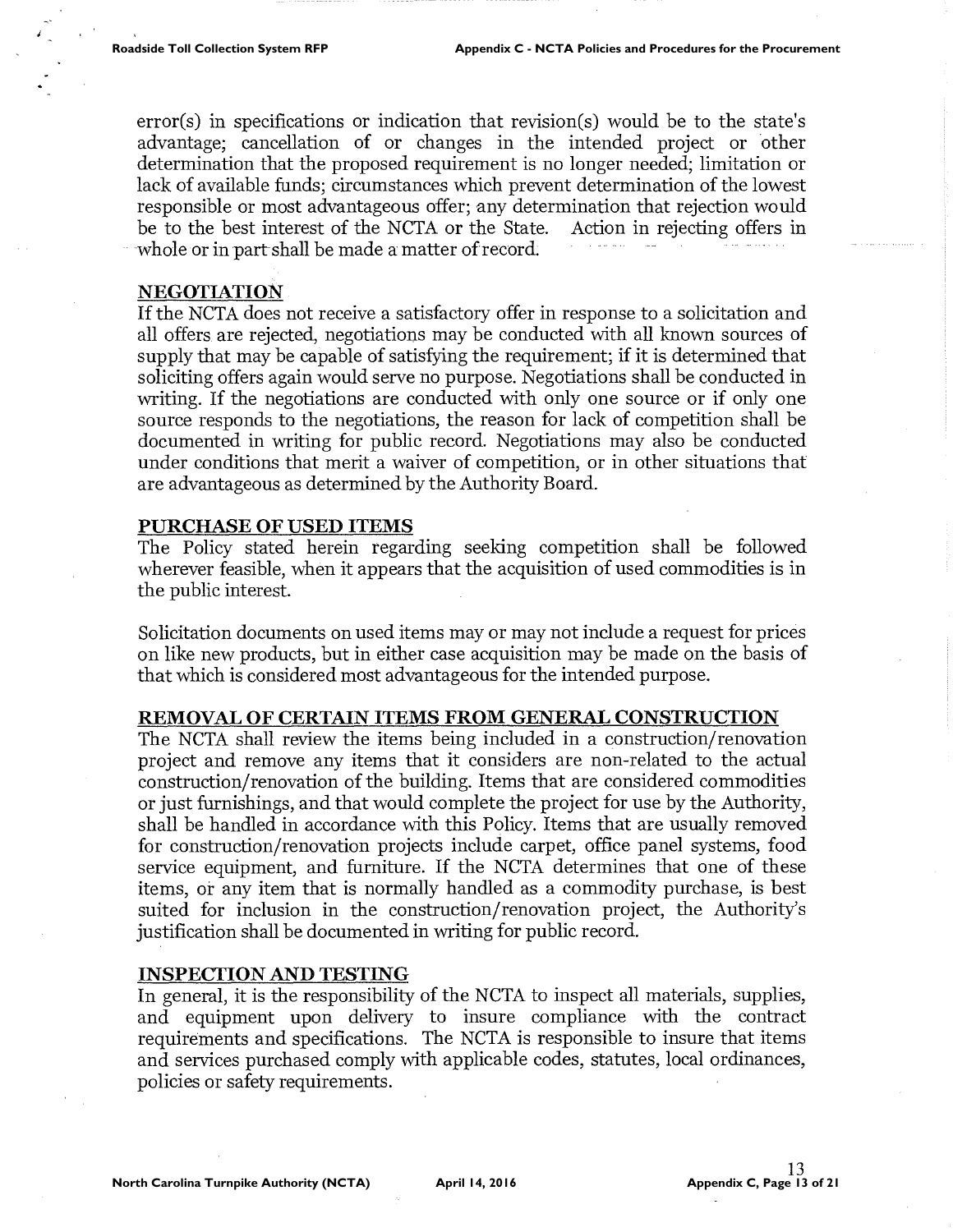#### **SAMPLES**

When samples are required in response to a solicitation document issued, the NCTA shall test, or have tested, those samples.

## **SPECIFICATIONS**

When it is determined to be advantageous, the NCTA may authorize revisions to a contract-specification, including any cost adjustment associated with any such revision, as part of contract administration, regardless of initial contract award.

#### **REPORT OF DISCREPANCY**

Where the goods, supplies, materials equipment, services or printing delivered fails to meet the specifications or contract requirements, the discrepancy shall be resolved by the Executive Director or his or her designee.

#### **ENFORCEMENT OF GUARANTEES AND WARRANTIES**

The NCTA shall enforce the contractual guarantee or warranty applying to the goods, supplies, materials, and equipment purchased. If the NCTA has difficulty in obtaining satisfactory performance including service as provided for in a guarantee or warranty, the vendor will be notified promptly. The NCTA shall notify the vendor promptly when latent or other defects are discovered.

## **TERM CONTRACTS**

- (1) Term contracts, known also as indefinite quantity or requirements contracts, are used generally to establish suppliers and prices of a given commodity. group of commodities, printing, or services for a period of time without guaranteed quantities being specified.
- (2)  $\overrightarrow{A}$  term contract is a binding agreement between purchaser and seller to buy and sell certain commodities, printing, or services at certain prices and under stipulated terms and conditions. It is neither an "approved list" nor a list of approved or ceiling prices.
- (3) A term contract shall be based upon competition.
- (4) The NCTA may issue solicitation documents for an agency specific term contracts for use by the Authority if the commodity, printing, or service is not covered by a statewide term contract.

#### DETERMINING FACTORS FOR ISSUING TERM CONTRACTS

In determining whether a product should be on an agency specific term contract, the NCTA shall consider such factors as volume, nature of the product, repetitiveness of use, relative stability of prices, and transportation costs.

#### **SPECIAL ITEMS**

In situations where a general type of item is covered by a statewide term contract but a special type item is needed for a particular application, the NCTA may proceed with the purchase of the special type item under this Policy. The need for the special type item in lieu of the general type item shall be justified by the NCTA in writing and documented in the agency file for public record.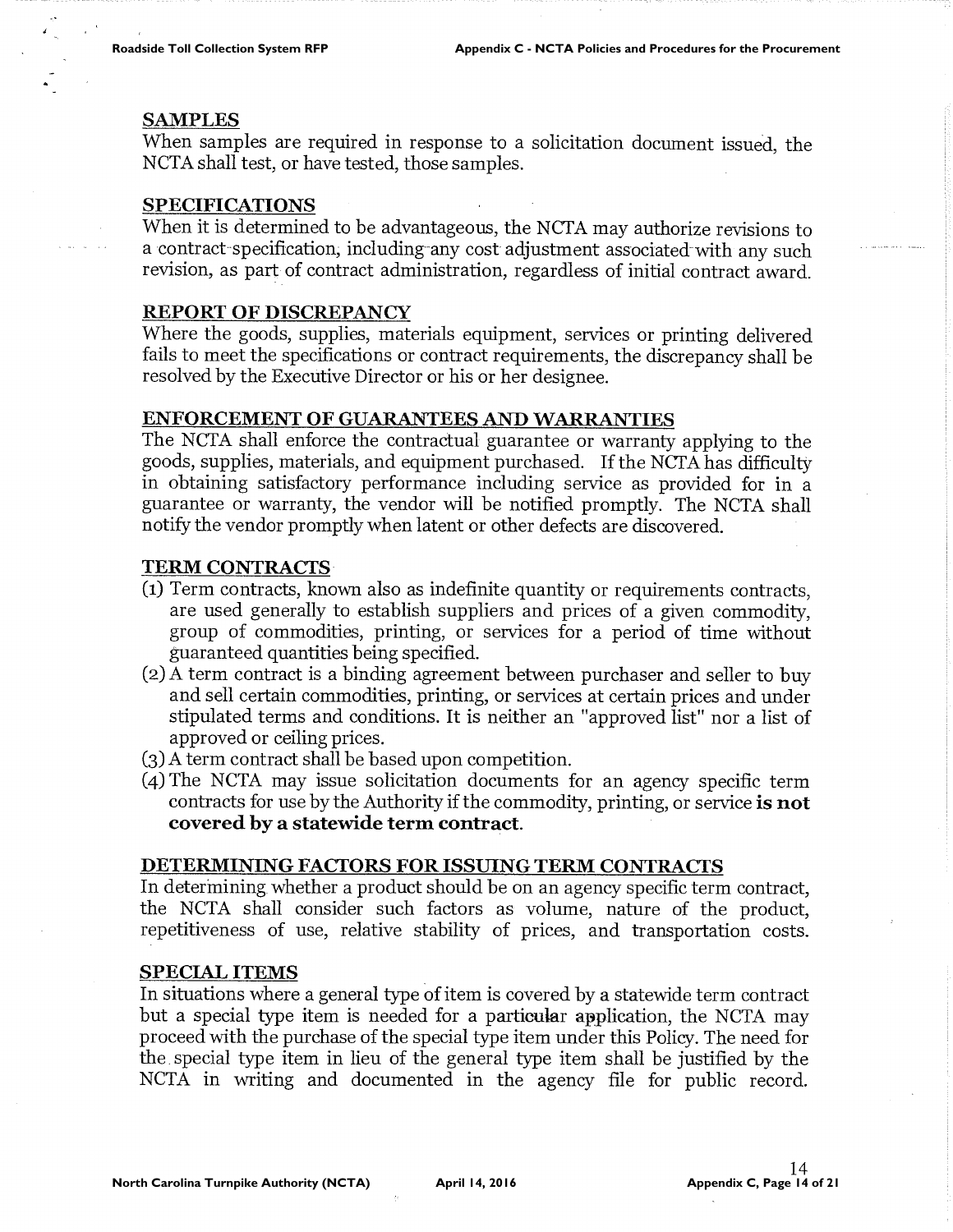#### **EXTENSION OF CONTRACT TERMINATION DATES**

When in the public interest, contractors may be requested to extend the scheduled termination dates of contracts.

## PARTIAL AND MULTIPLE AWARDS

Partial, progressive or multiple awards may be made by reason of insufficient funds, legislative mandates, where it is advantageous to award separately by items or where more than one supplier is needed to provide the contemplated requirements as to quantity, quality, delivery, service(s) or geographical areas.

Notwithstanding the necessity for awards to more than one supplier in the case of some indefinite quantity contracts, such awards shall be limited to the number of suppliers deemed necessary to reasonably satisfy the intended requirements. Extreme care shall be exercised to protect the character and principles of competition. Quantities shall not be divided among companies on definite quantity requirements unless and except as provided in the procurement document.

## **WAIVER OF COMPETITION**

Under conditions listed in this Policy, and otherwise if deemed to be in the public interest by the Authority Board, upon recommendation of the Executive Director, competition may be waived. Conditions permitting waiver include cases where:

- performance or price competition is not available;
- a needed product or service is available from only one source of supply;
- Ħ emergency action is indicated;
- competition has been solicited but no satisfactory offers received; N
- standardization or compatibility is the overriding consideration;  $\overline{\mathbf{R}}$
- a donation predicates the source of supply;  $\blacksquare$
- personal or particular professional services are required;
- a product or service is needed for the blind or severely disabled and there are overriding considerations for its use;

additional products or services are needed to complete an ongoing job or task:

- products are bought for "over the counter" resale;
- a particular product or service is desired for educational, training, experimental, developmental or research work;
- equipment is already installed, connected and in service, and it is determined advantageous to purchase it;
- items are subject to rapid price fluctuation or immediate acceptance;
- there is evidence of resale price maintenance or other control of prices, lawful or unlawful, or collusion on the part of companies which thwarts normal competitive procedures;
- the amount of the purchase is too small to justify soliciting competition or where a purchase is being made and a satisfactory price is available from a previous contract;
- the requirement is for an authorized cooperative project with another  $\pmb{\mathbb{R}}$ governmental unit(s) or a charitable non-profit organization(s); and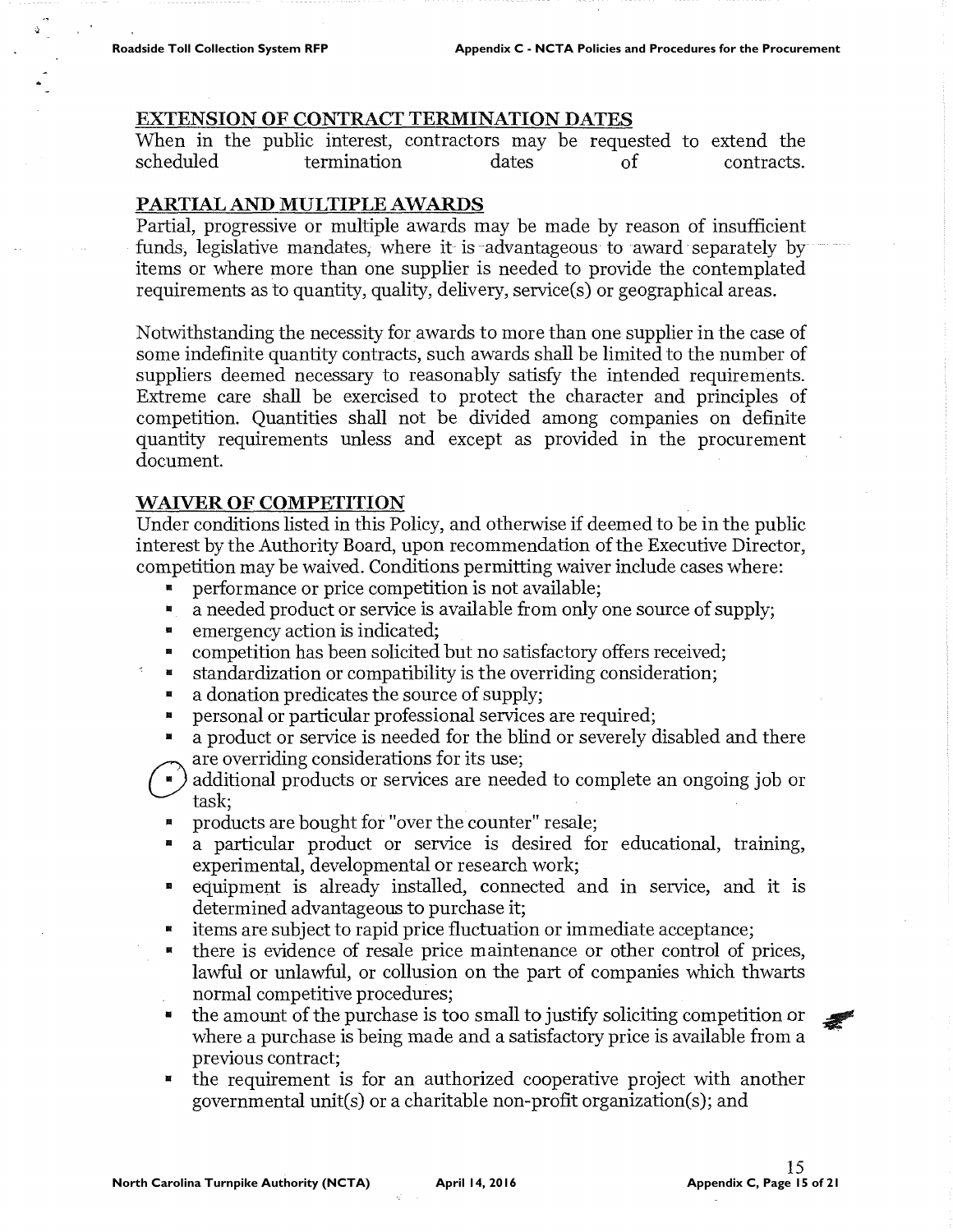a used item(s) is available on short notice and subject to prior sale.

Although competition may be waived, competition is required wherever practicable. Where waiver is contemplated, the NCTA may negotiate with a potential vendor(s) in an effort to acquire the quality of commodity, service or printing needed at the best possible price, delivery, terms and conditions. Under an emergency or pressing need situation, a solicitation document requesting or inviting an offer(s) shall be issued, unless circumstances prohibit their use.

## **CONFIDENTIALITY**

All information and documentation relative to the development of a contractual document (Request for Quotes, Request for Proposals, Waiver of Competition, Negotiation, etc.) for a proposed procurement or contract shall be deemed confidential in nature, except as deemed necessary by the purchaser to develop a complete contractual document. Such material shall remain confidential until the award of contract.

This includes all information and documentation relative to the development of a specification until the adoption of that specification or an award of contract if developed for a specific procurement or contract, whichever is later.

During the period of evaluating offers and prior to award, only the information provided in the tabulation is public record. Possession of offers, including any accompanying information submitted with the offers, shall be limited to persons in the NCTA who are responsible for handling the offers and accompanying information, and to others determined necessary by the Executive Director, for the purpose of evaluation and award of contract. Offeror participation in the evaluation process shall not be permitted. Any communication with an offeror that may be necessary for purpose of clarification of its offer shall be conducted by the Executive Director or his or her designee. After award of the contract, or when the need for the item or service is canceled, the complete file shall be available to any interested party with the exception of trade secrets, subject to the following:

To promote maximum competition and to protect the public competitive procedure from being used to obtain information which would normally not be available otherwise, the NCTA may maintain the confidentiality of certain types of information. Such information includes trade secrets, as determined by North Carolina law, and like information as the Executive Director or his or her designee may determine to insure the integrity of the public purchasing process. Trade secrets which the offeror does not wish disclosed shall be identified as follows: Each page shall be identified in boldface at the top and bottom as "CONFIDENTIAL". Cost information shall not be deemed confidential.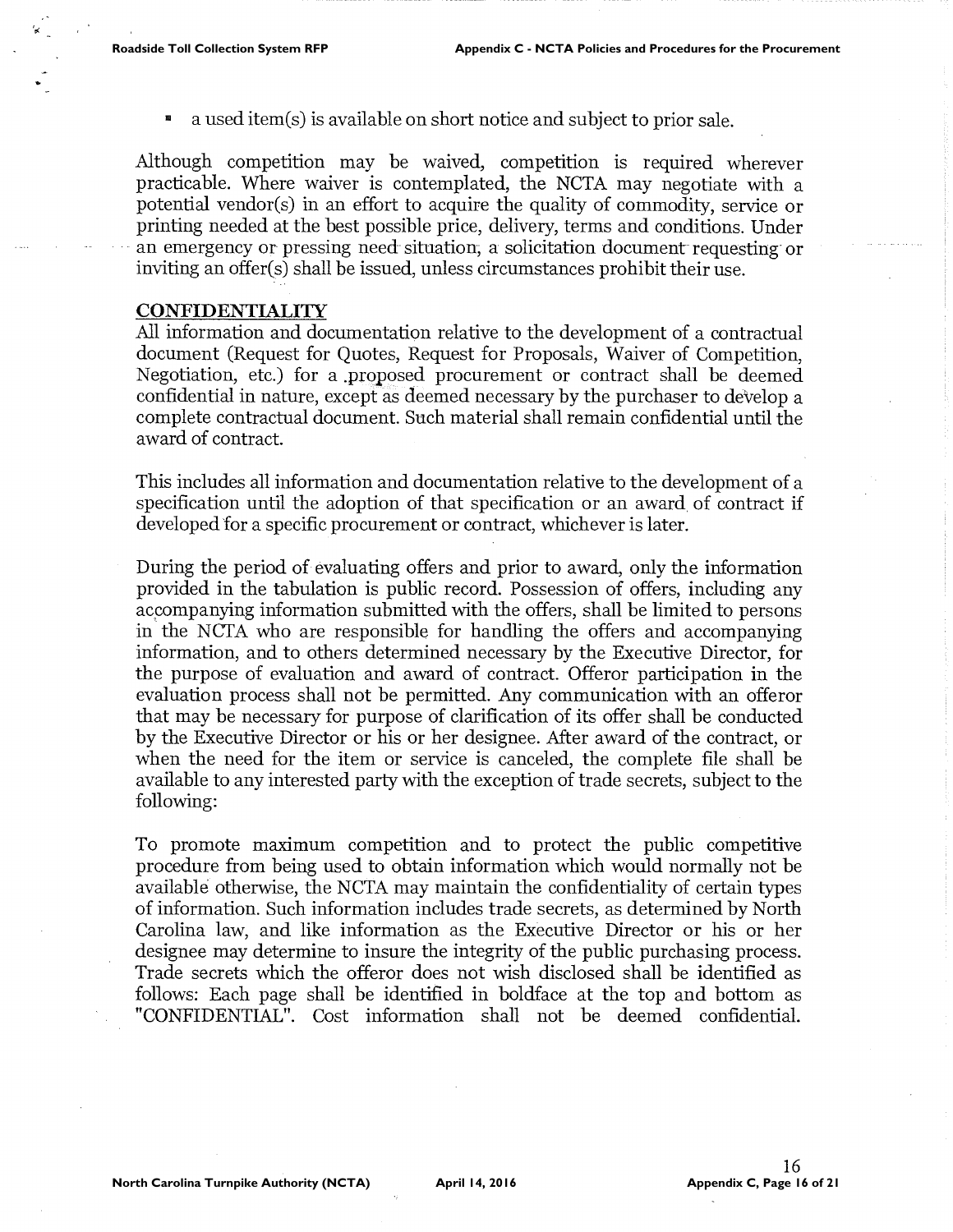## PAYMENT PLANS

Purchase contracts may provide for payment over a period of time. Such instances, however, shall be fully justified, kept to a minimum and carry written prior approval of the Executive Director. The intended plan of payment shall be net 30 days unless otherwise identified in the procurement document.

#### **FUNDS FROM DIFFERENT SOURCES**

All public funds irrespective of source, whether special, federal, local, gifts, bequests, receipts, fees, or State appropriated, used for the purchase, rental, lease, installment purchase and lease/purchase of commodities, printing and services shall be handled in accordance with applicable General Statute.

## **CONDITIONAL GRANTS ETC IN PUBLIC PURCHASING**

Where a grant, donation or special discount is predicated upon making a purchase from the grantor, the proposed transaction shall be explained in writing and shall have prior approval of the Executive Director or designee. Prior to approval, the Executive Director shall consider the conditions placed on the grant, donation, or special discount, and how they will affect the Authority and the State, the cost of agreeing to such conditions, and the market place conditions. When a donation from private sources is predicated upon making the purchase or lease from a specific source, the purchase or lease may be made without prior approval of the Executive Director.

## **CHANGE IN CORPORATE STRUCTURE**

In cases where contractors are involved in corporate consolidations, acquisitions or mergers, the NCTA may negotiate agreements for the transfer of contractual obligations and the continuance of contracts within the framework of the new corporate structures but with the understanding that the contracts are not instruments for sale and shall not be assigned.

### PURCHASES FOR ACROSS THE COUNTER RESALE

Purchases of items for "across the counter" resale shall be in accordance with policies adopted by the Authority Board.

## PURCHASING FROM OR THROUGH AGENCY EMPLOYEES

Every reasonable effort shall be made to avoid making purchases from or through employees of any agency. Prior written approval from the Executive Director is required in any instance which may develop of doing business with such personnel. In deciding whether to grant approval, the Executive Director shall consider the type item or service needed, the prevailing market conditions. whether competition is available, the cost involved, and the effects of doing business with the employee.

## USE OF PURCHASING POWER FOR PRIVATE GAIN

The purchasing power of the state or the NCTA shall not be used for private advantage or gain. Purchases under contracts made by the State or the NCTA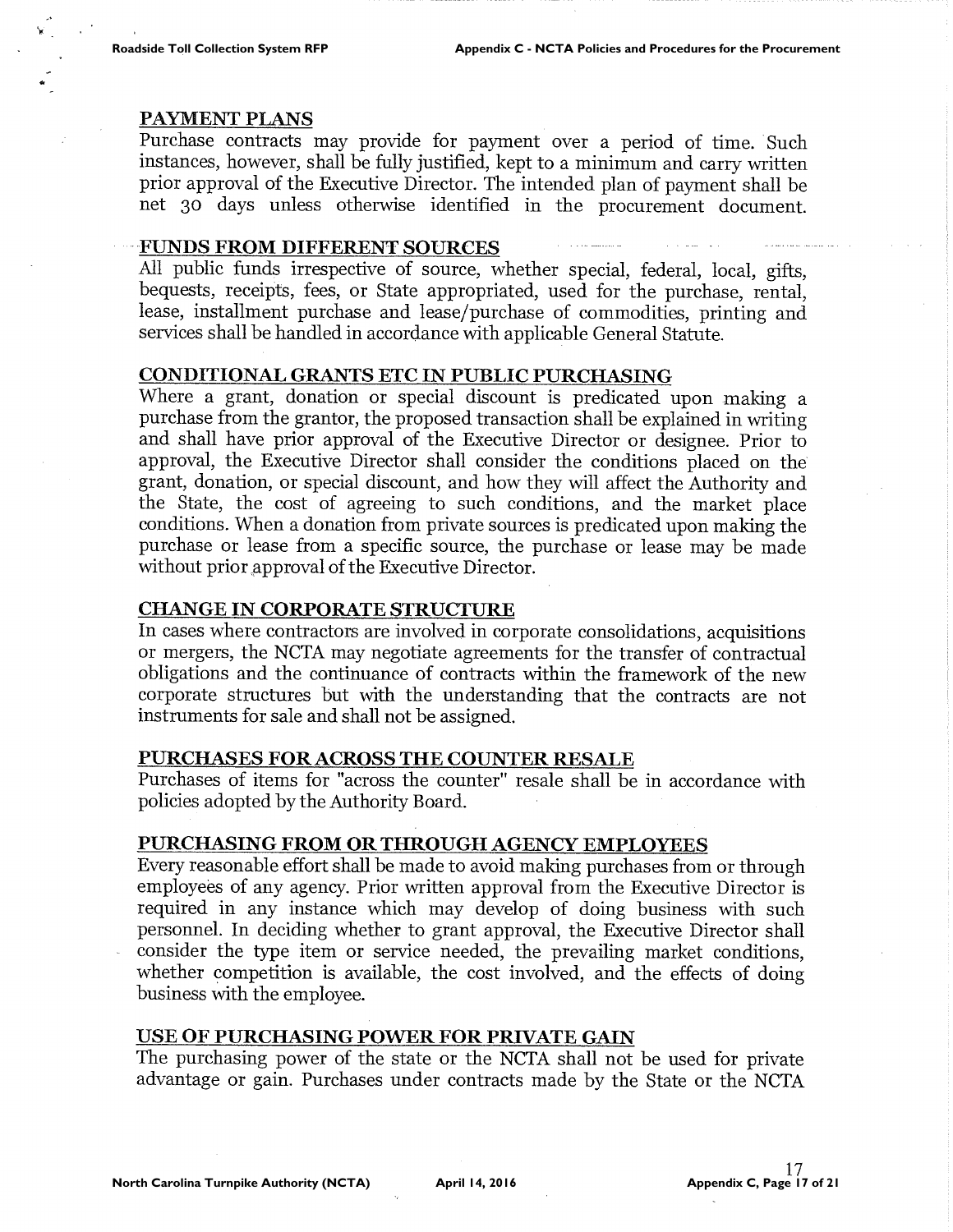shall not be allowed for personal use out of private funds nor shall NCTA place orders for articles for ownership by employees or other individuals.

## **ANTITRUST VIOLATIONS**

In instances of identical offers or where there are otherwise indications of collusion, awards may be made in a manner intended to discourage or prevent its continuance as deemed to represent the NCTA's best interest. Instances of suspected antitrust violation shall be reported to appropriate law enforcement authorities.

## **COOPERATIVE PURCHASING**

The NCTA is authorized to utilize cooperative purchasing with another governmental agency or charitable non-profit organization. Where the NCTA is a participant in an authorized cooperative project with another governmental agency or with a charitable non-profit organization, goods and services necessary to the project shall be acquired according to this Policy; provided, however, that the interest of the NCTA and the State would not be better served by one of the following acquisition methods:

- (1) by making acquisition on behalf of such governmental activity or charitable non-profit organization; or
- (2) by authorizing acquisition on the State's behalf under the provisions of another State or another governmental entity, provided due consideration is given to the differences in purchasing rules, regulations and procedures of the contracting entity.

#### PROTEST PROCEDURES

To insure fairness to all offerors and to promote open competition, the NCTA shall actively follow-up and be consistent in responding to an offeror's protest over contract awards.

When an offeror desires to protest a contract awarded by the NCTA, the NCTA and the offeror shall comply with the following:

- (1) The offeror shall submit a written request for a protest meeting to the Executive Director which shall be received within 30 consecutive calendar days from the date of the contract award. The offeror's letter shall contain specific reasons and any supporting documentation for why it has a concern with the award. If the letter does not contain this information or if the Executive Director determines that a meeting would serve no purpose, the Executive Director may, within 10 consecutive calendar days from the date of receipt of the letter, respond in writing to the offeror and refuse the protest meeting request.
- (2) If the protest meeting is granted, the Executive Director shall attempt to schedule the meeting within 30 consecutive calendar days after receipt of the letter, or as soon as possible thereafter. Within 10 consecutive calendar days from the date of the protest meeting, the Executive Director shall respond to the offeror in writing with the Executive Director's decision.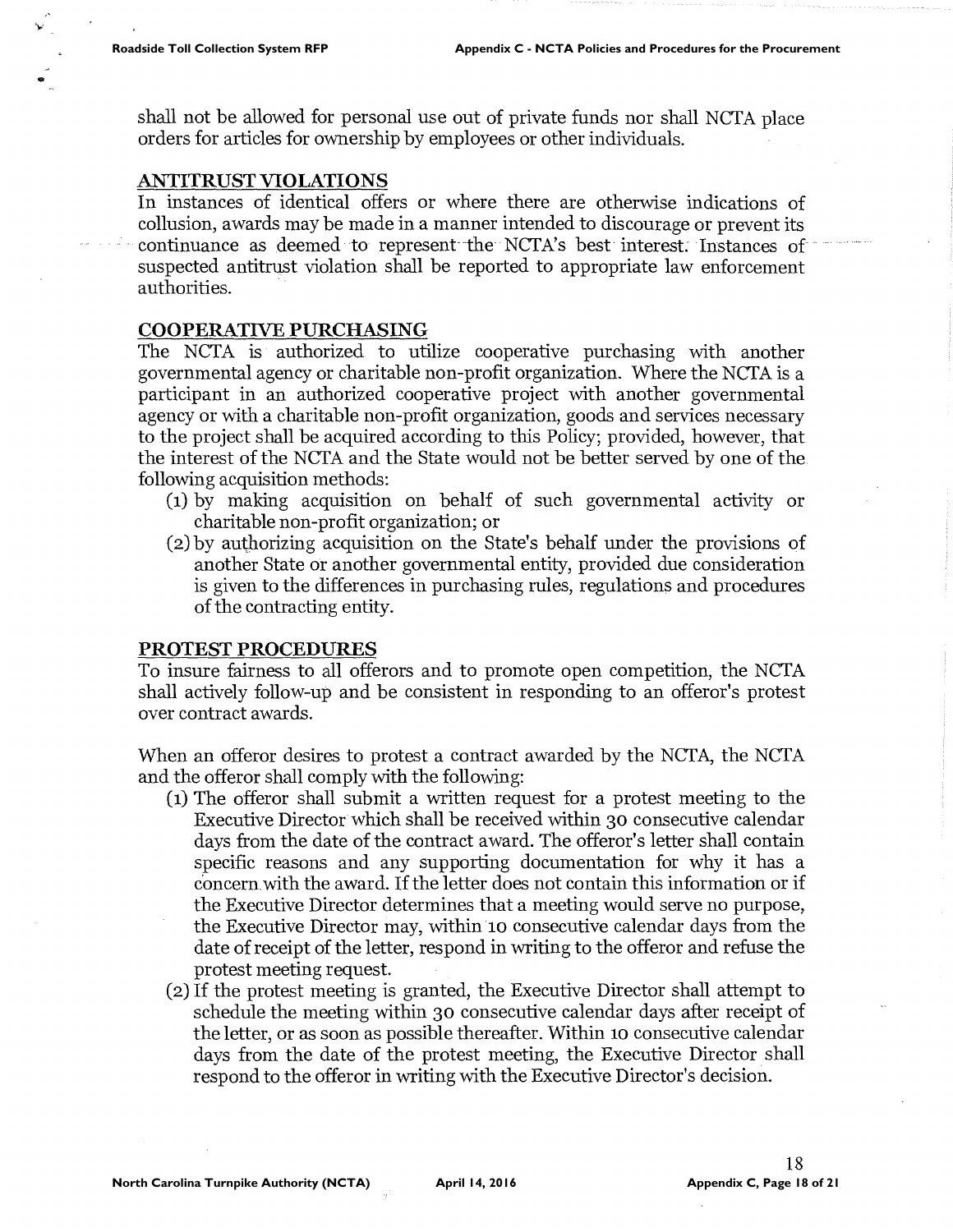(3) The Executive Director may appoint a designee to act on the Executive Director's behalf under this Policy.

## DEFAULT PROCEEDINGS: DEBARMENT

The NCTA may find a contractor in default of a contract for failing to perform in accordance with the contract requirements, terms and conditions. If a contractor is found in default of contract, the NCTA may take action, immediately if necessary, to purchase the needed commodities, printing or services on the open market and charge any additional cost for the commodities, printing or services and expense for doing so to the defaulting contractor.

## **FAITHFUL PERFORMANCE**

A bond, or other suitable means of insuring faithful performance, may be required of the contractor at the contractor's expense. Liquidated damages, in the form of a monetary penalty for late delivery, may be provided for in the contract, as a means of ensuring faithful performance from the contractor.

## **RECIPROCAL PREFERENCE**

Each solicitation document used to obtain contracts for equipment, materials, supplies, and services that exceed twenty-five thousand dollars (\$25,000) in value shall include space for a bidder to give their principal place of business address if it is different than the address given in the execution section of the solicitation document. This shall not prevent the NCTA from investigating this information and concluding that the principal place of business is different.

#### PROCUREMENT CARDS

The NCTA may utilize procurement cards (organizational charge cards). Procurement cards are for official use only and shall be used in accordance with the policies and procedures of the Office of State Treasurer and other applicable, established state policies and procedures. As the State's electronic procurement system is implemented, it shall be used to the fullest extent possible, including issuance of purchase orders. Procurement cards may be used as a payment mechanism within e-procurement if permitted by fiscal policies of the NCTA.

#### PRESSING NEEDS AND EMERGENCIES

The NCTA may make purchases of commodities or services in the open market in cases of emergency or pressing need. For this purpose, a pressing need is one arising from unforeseen causes including, but not limited to, delay by contractors, delay in transportation, breakdown in machinery, or unanticipated volume of work. An emergency is defined as a situation which endangers lives. property or the continuation of a vital program and which can be rectified only by immediate, on-the-spot purchases or rental of commodities or services.

The NCTA may negotiate with a potential vendor(s) in an effort to acquire the quality of commodity, service or printing needed at the best possible price, delivery, terms and conditions. A solicitation document requesting or inviting an offer(s) shall be issued, unless circumstances prohibit their use.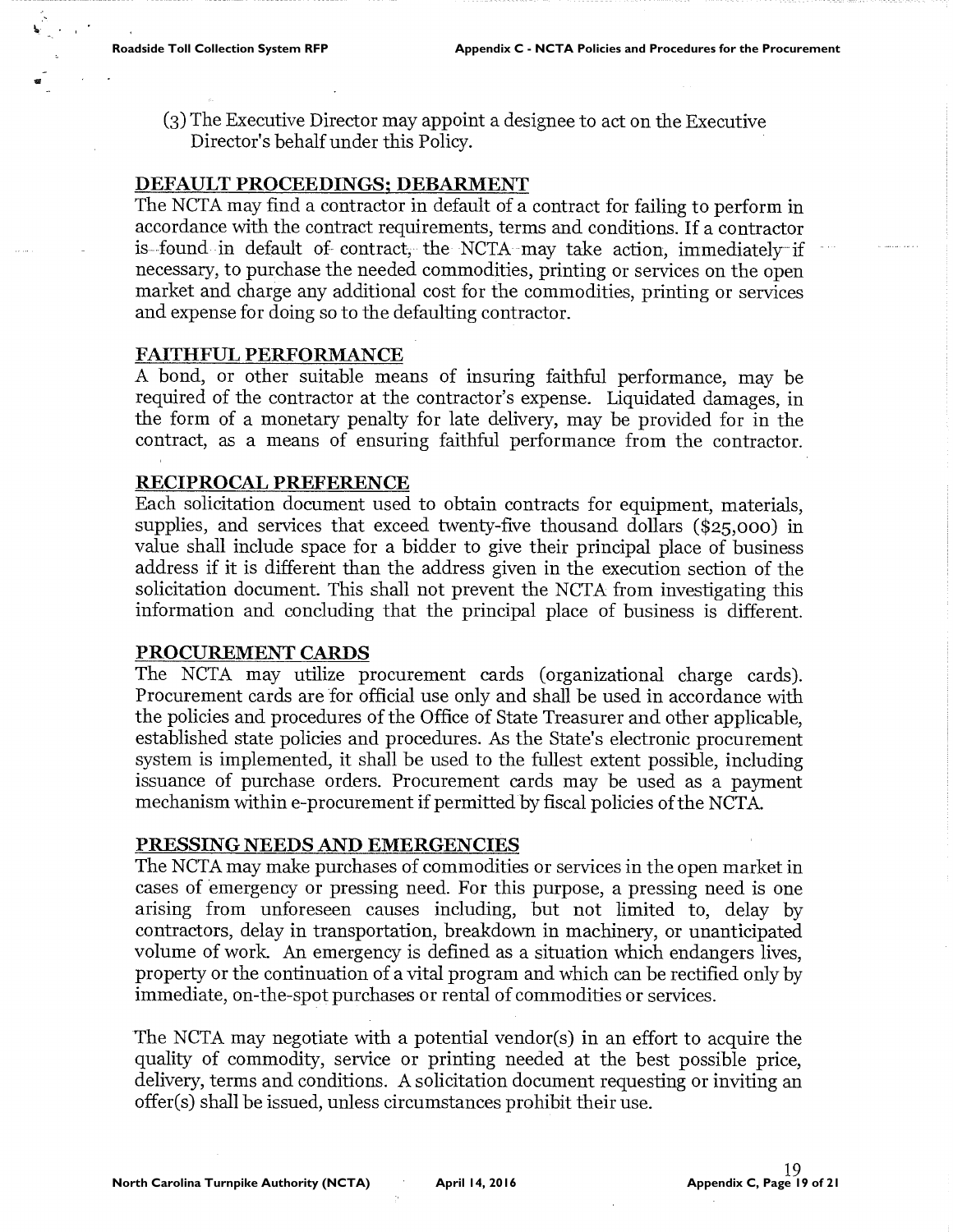A pressing need or emergency purchase in excess of \$10,000 shall be approved by the Executive Director, the Chief Financial Officer and the Chair of the Board. Pressing need or emergency purchase in excess of \$25,000 shall be reported to the Authority Board.

#### **INVENTORIES AND STORES**

The North Carolina Department of Administration, Division of Purchase & Contract has responsibility for general supervision of storerooms and stores operated by state government, for supervision of inventories of tangible personal property belonging to state government and for reports by them of stocks on hand.

In the event the NCTA is required to maintain centralized warehouse facilities, the Authority Board shall have inventory control procedures in place which insure at a minimum, written inventory count of contents, written records of receipts and issues, economical ordering and efficient level of inventories, safe storage of hazardous materials, and security.

#### **RECORD MAINTENANCE**

Except where State law provides to the contrary, after the award of a contract, the purchasing records of the NCTA are public documents, and these documents shall be maintained for a period of five years after the expiration date of the contract.

Each contract file shall be identified individually so it can be readily located and referenced. All purchase transactions shall be documented. As applicable, each file shall include:

- (1) Original offers if in writing, or written documentation of verbal offers received;
- (2) Reasons for award or cancellation;
- (3) Worksheets/evaluations;
- $(4)$  Mailing list, if used;
- (5) Written justification for waiver or emergency purchase:
- (6) Tabulation of offers received;
- (7) Copy of purchase order(s);
- (8) Related correspondence;
- (9) Reason(s) for receiving only one offer in response to a solicitation;
- (10) Negotiated contracts; and
- (11) Reasons for not accepting technical proposals.

After award of contract all material in the file, except confidential information, shall be open to interested persons during normal office hours, and may be hand copied or copies shall be furnished in accordance with the Public Records Act.